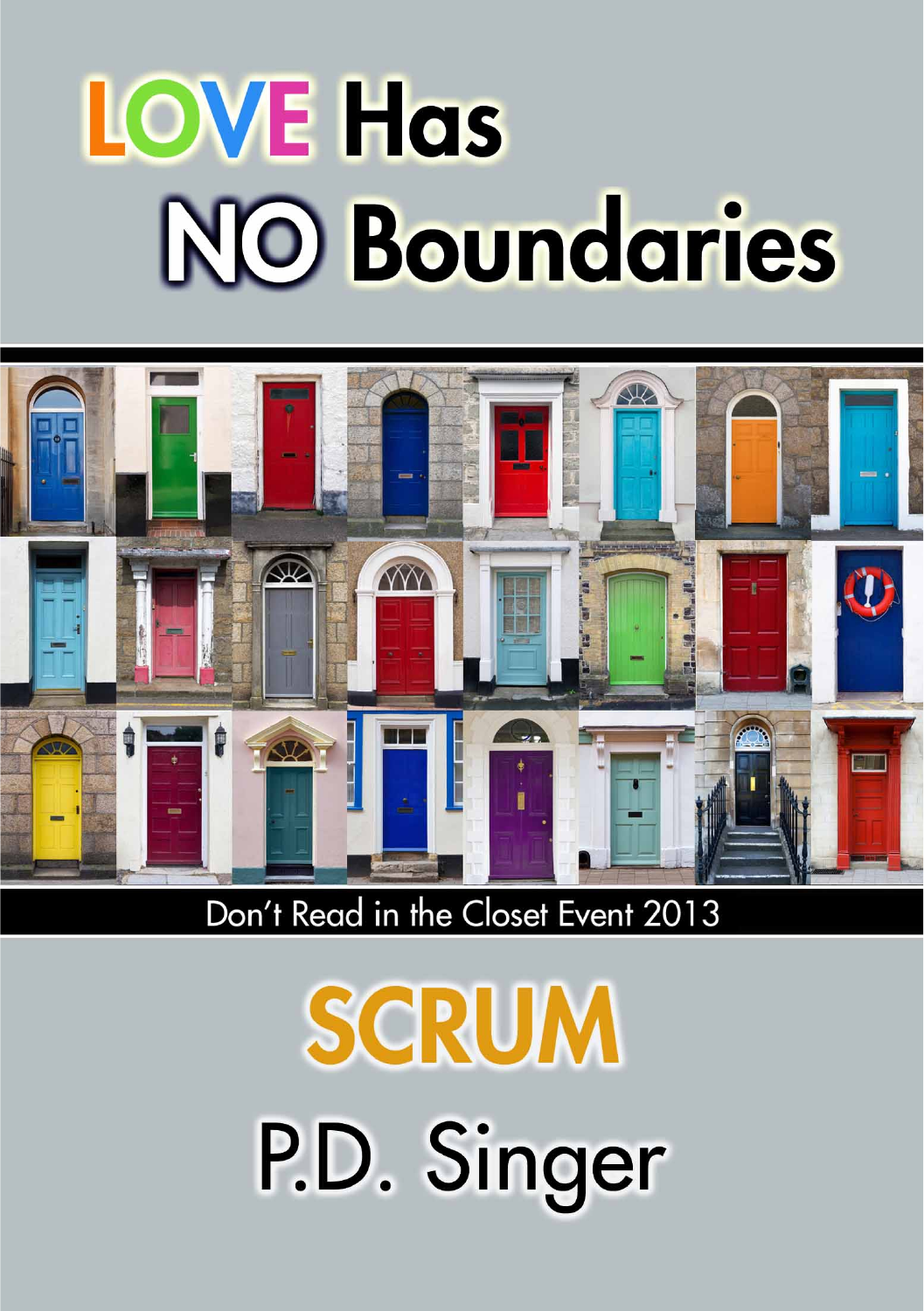# **Contents**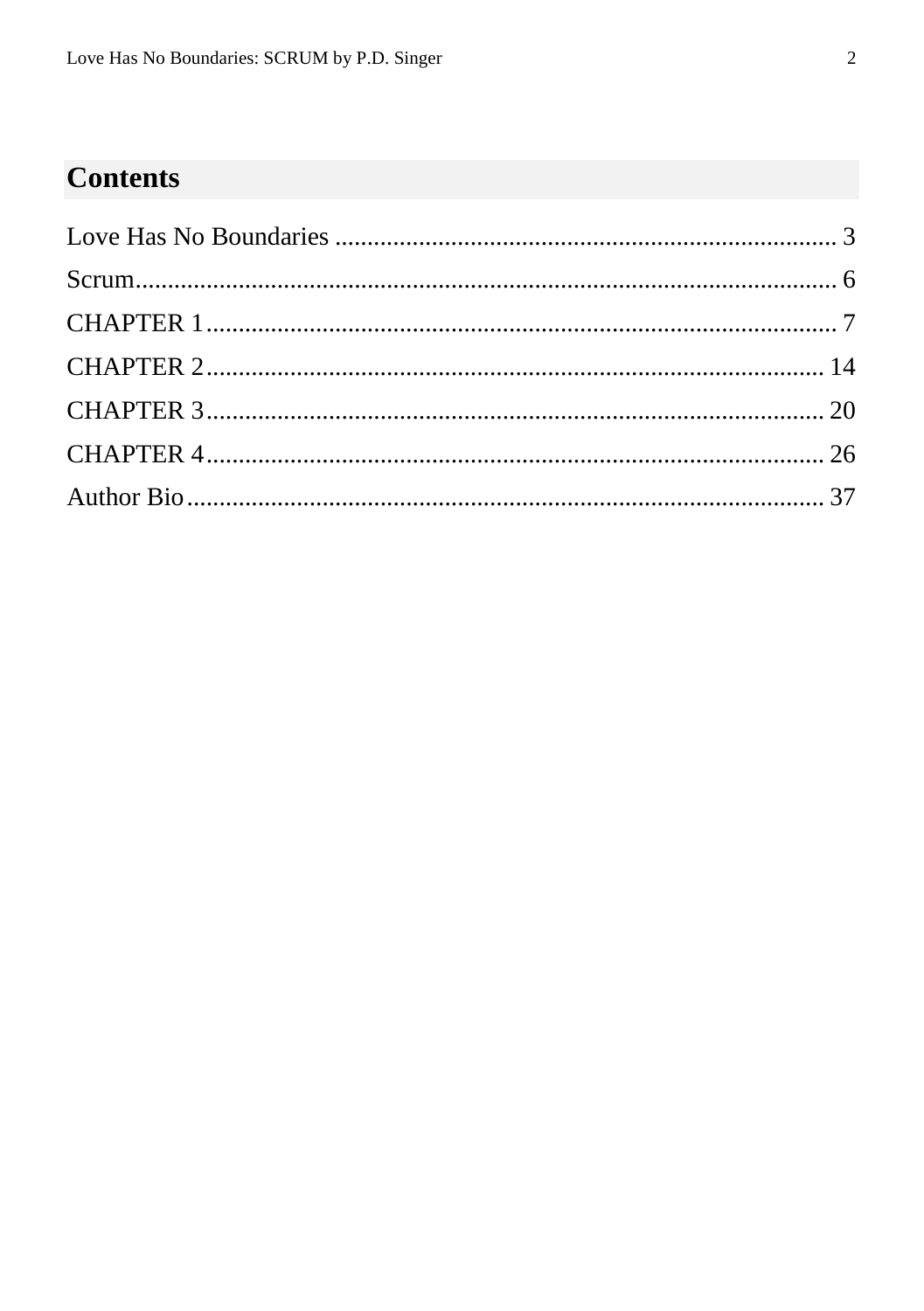# <span id="page-2-0"></span>**Love Has No Boundaries**

*An M/M Romance series*

# **SCRUM By P.D. Singer**

## **Introduction**

The story you are about to read celebrates love, sex and romance between men. It is a product of the *Love Has No Boundaries* promotion sponsored by the *Goodreads M/M Romance Group* and is published as a free gift to you.

## **What Is Love Has No Boundaries?**

The *Goodreads M/M Romance Group* invited members to choose a photo and pen a letter asking for a short M/M romance story inspired by the image; authors from the group were encouraged to select a letter and write an original tale. The result was an outpouring of creativity that shone a spotlight on the special bond between M/M romance writers and the people who love what they do.

A written description of the image that inspired this story is provided along with the original request letter. If you'd like to view the photo, please feel free to join the [Goodreads M/M Romance Group](http://www.goodreads.com/group/show/20149-m-m-romance) and visit the discussion section: *Love Has No Boundaries*.

Whether you are an avid M/M romance reader or new to the genre, you are in for a delicious treat.

## **Words of Caution**

This story may contain sexually explicit content and is **intended for adult readers.** It may contain content that is disagreeable or distressing to some readers. The *M/M Romance Group* strongly recommends that each reader review the General Information section before each story for story tags as well as for content warnings.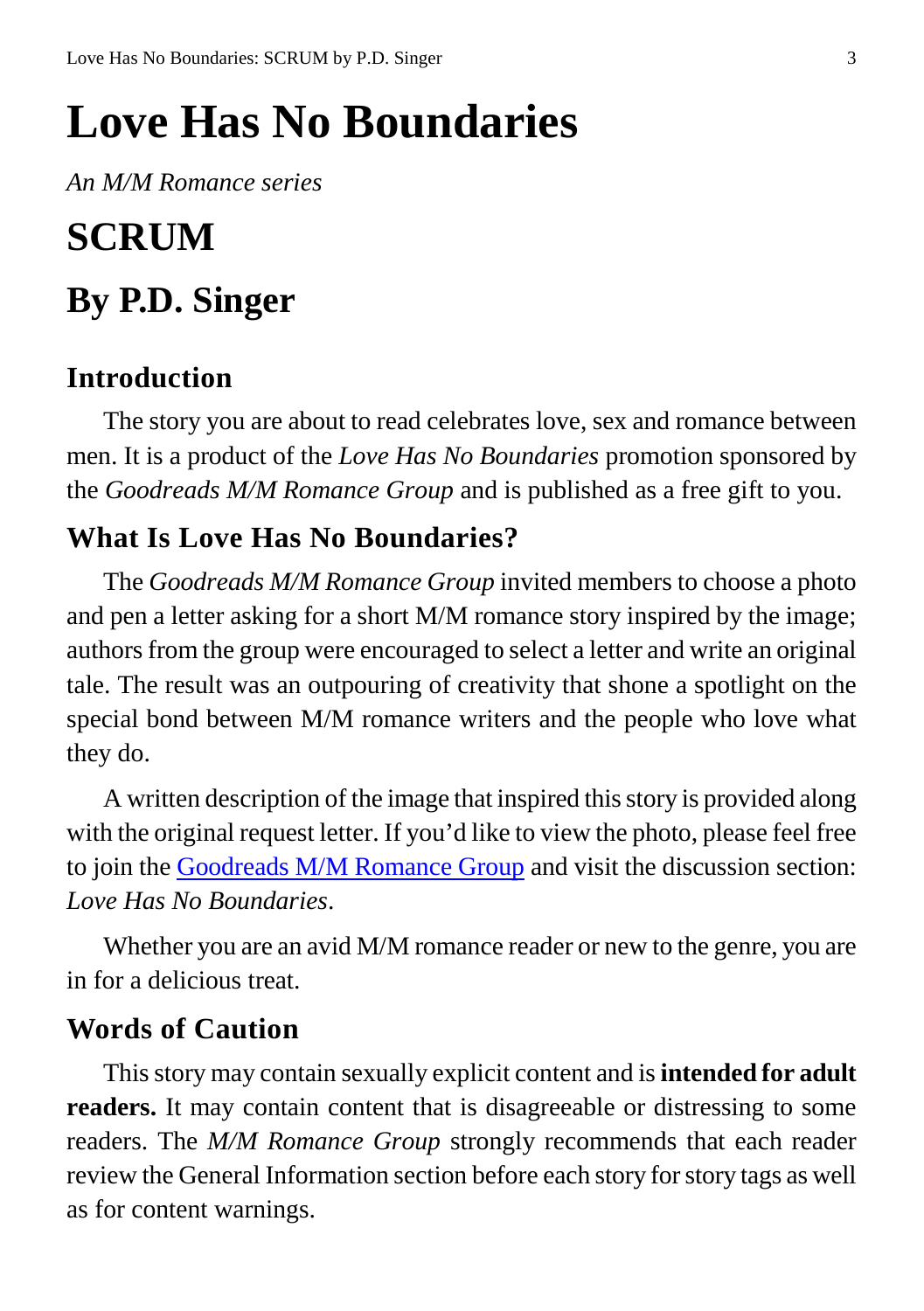This story is a work of fiction. Names, characters, places and incidents are the products of the author's imagination or are used fictitiously. Any resemblance to actual events, locales, or persons, living or dead, is entirely coincidental.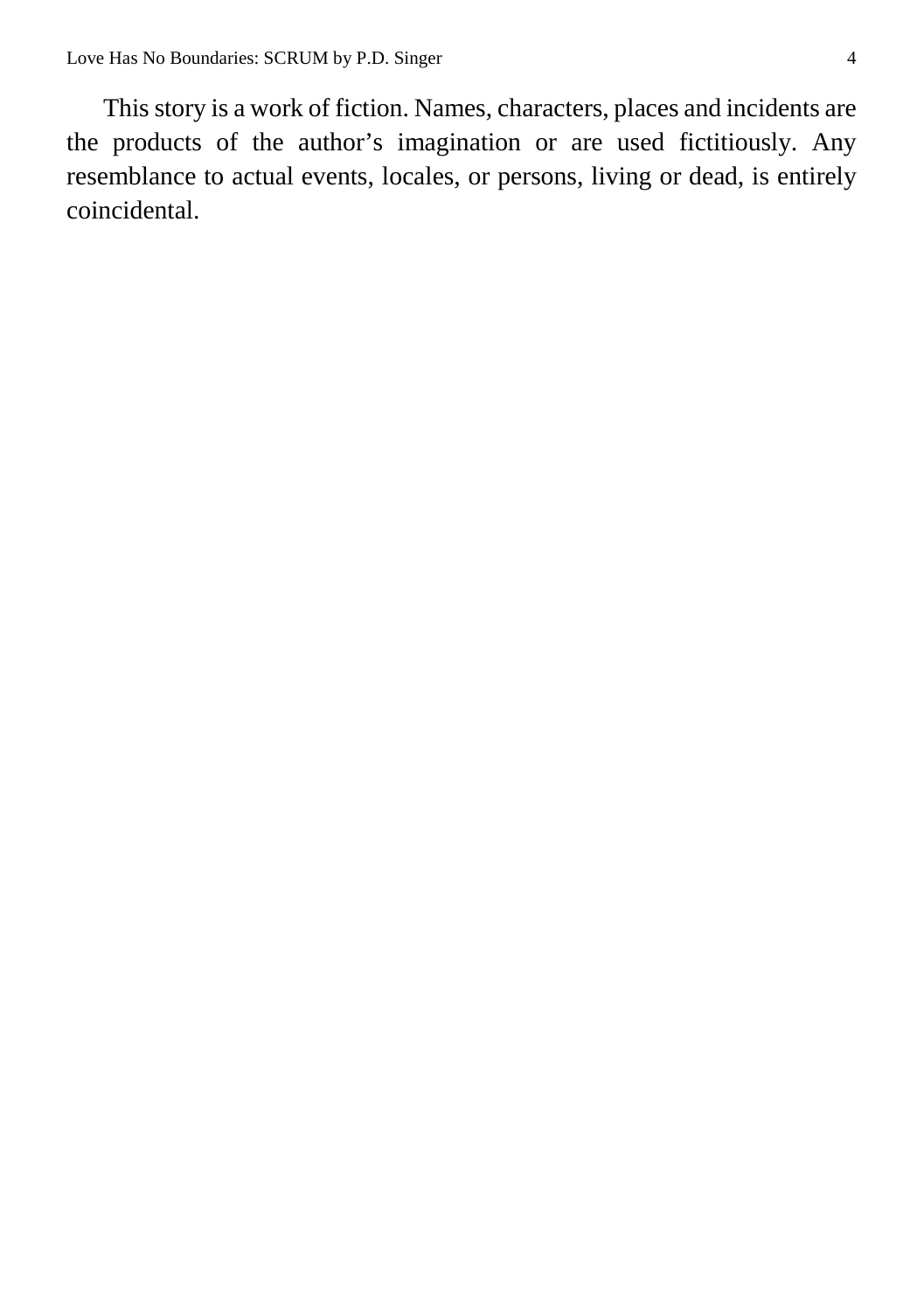All rights reserved worldwide

This eBook may be distributed freely in its entirety courtesy of the *Goodreads M/M Romance Group*. This eBook may not be sold, manipulated or reproduced in any format without the express written permission of the author.

Scrum, Copyright © 2013 P.D. Singer

Cover Design by Goodreads M/M Romance Group

This ebook is published by the *M/M Romance Group* and is not directly endorsed by or affiliated with Goodreads Inc.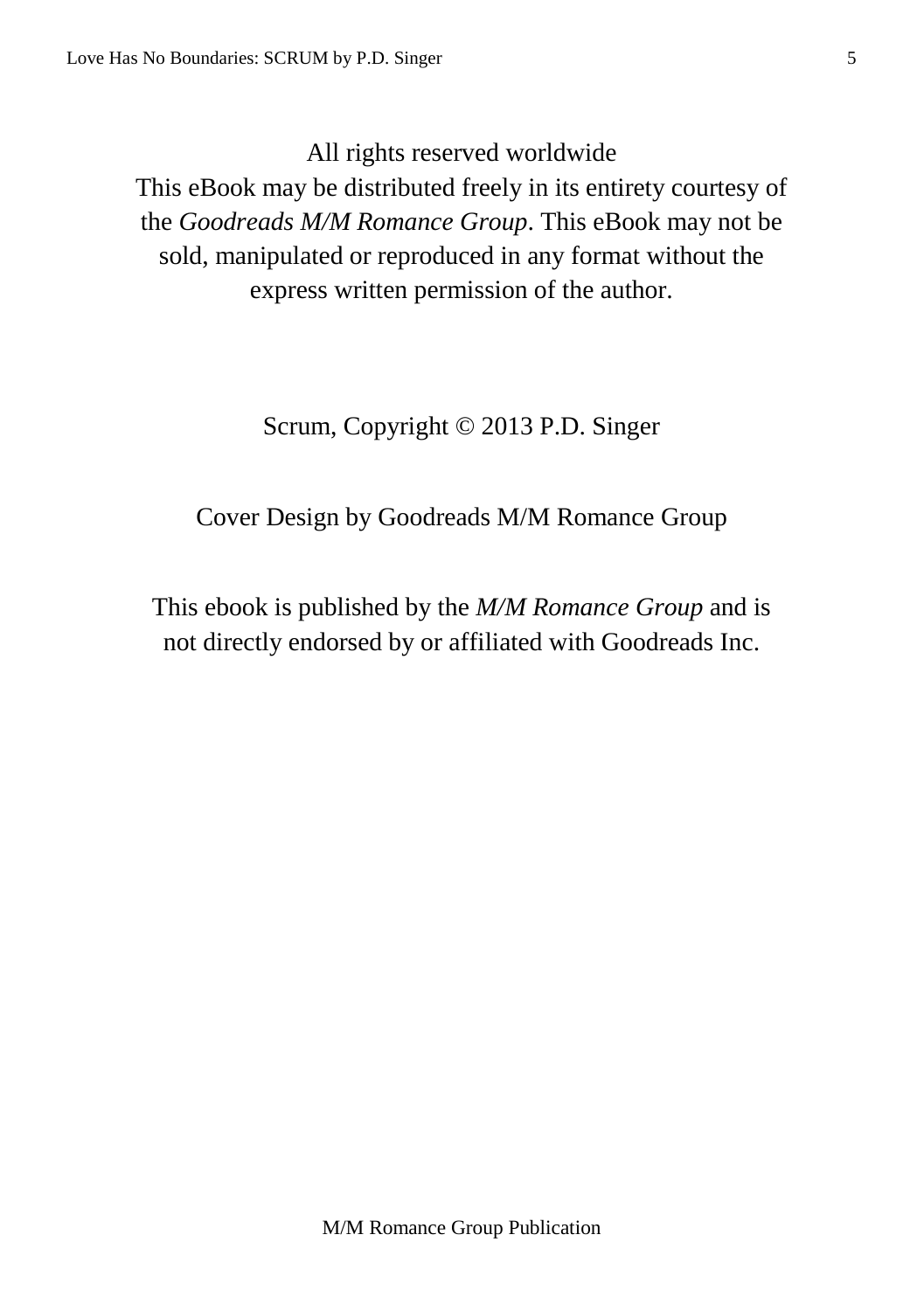# <span id="page-5-0"></span>**SCRUM By P.D. Singer**

## **Photo Description**

A heavily muscled, bare-chested man stands in profile in a steamy room, his head turned to three-quarters profile. His chest is slightly furry, his brunet hair long enough to brush his shoulders, his chin cleft, and his features strong. He stares a challenge at the observer through slitted blue eyes, and he's holding a rugby ball.

#### **Story Letter**

#### *Dear Author*,

*I am there for every game, eyes focused on one player alone. My heart speeds up as I watch his hair fly and legs pump as he races down the field. My sweat beads and falls down my back in tandem with his the longer the game continues.*

*Today is the day. It's my birthday, and I promised myself that I would gather the courage to introduce myself, to be close for even a moment and who knows what might happen? I can dream, can't I?*

*Sincerely,*

*Melanie*

#### **Story Info**

**Genre:** contemporary

**Tags:** athlete, masturbation, slow burn/UST, coming out, sports, rugby

**Content warnings:** vanilla alert, HFN

**Word count:** 10,685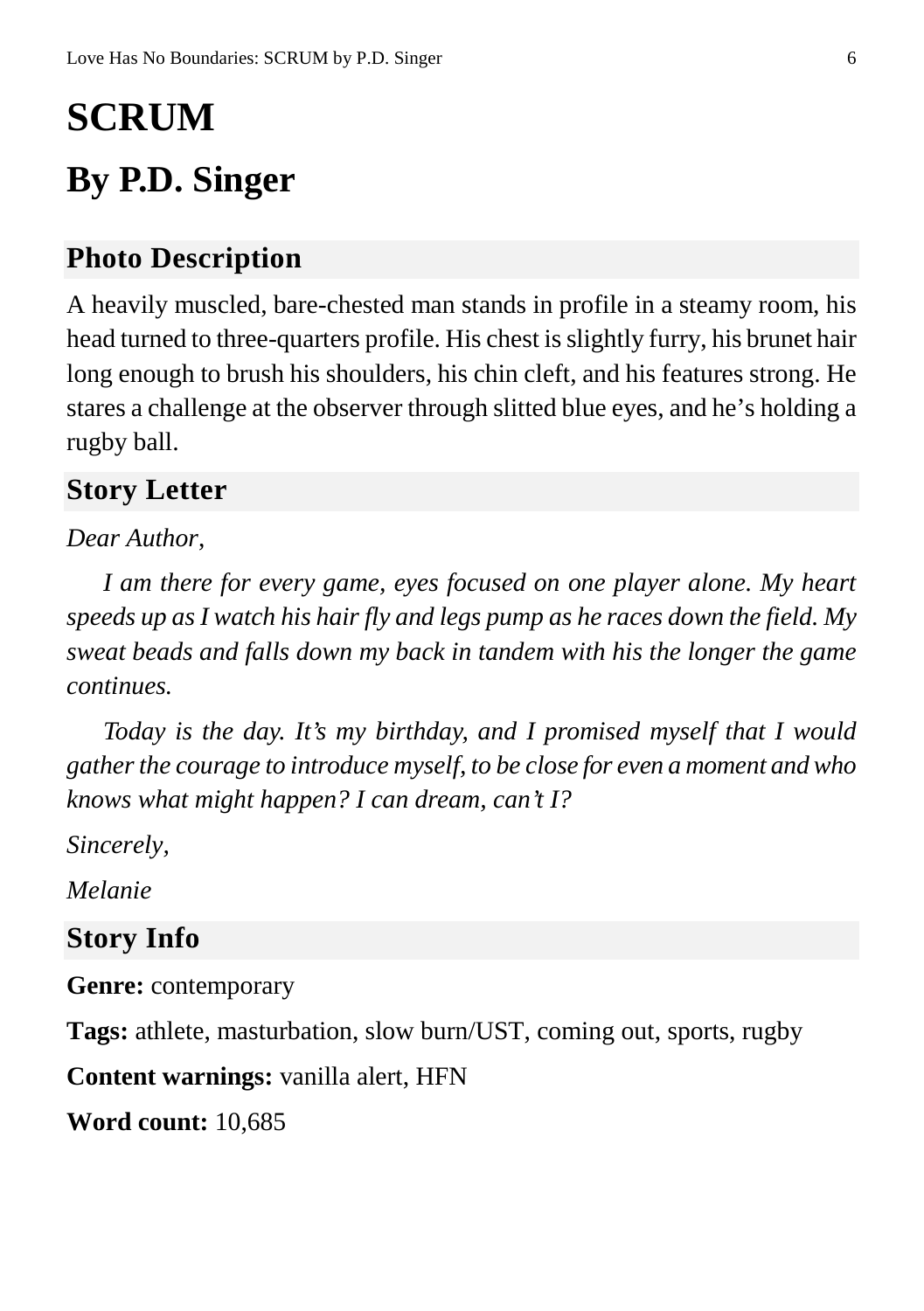# **SCRUM By P.D. Singer**

#### CHAPTER 1

<span id="page-6-0"></span>"Big piles of sweaty men."

Robin's buddy should be writing ad copy—Sebastian couldn't have offered a better line to induce a team-sports-hater to come to a club game. Rugby union. "Not rugby league, none of that hoity-toity, stay-halfway-clean play, but scrums, mauls, and rucks!" Sebastian rattled off mysterious terms, half in a trance.

Robin hadn't a clue, so not a word swayed him toward sitting on a damp hillside watching teams dispute possession of an oddly shaped ball. Until Sebastian handed over an ad. "They have a new player in. Yves Dubois. Played for the Canada under-20s and under-23s. Even if he just coaches, he'll bring our Barbarians up to the next level."

"And I care why?" Robin sneered until he got a look at the imported player. Suddenly whatever brought this man to Denver was the most important thing ever, and if that included team sports, Robin was a fan now. The buffest body in North America went with a cleft chin and a challenging stare daring Robin to come watch the manliest sport on the planet. The heat of his gaze might be only for the game, but it still went straight to Robin's groin.

"Imagine that, covered in sweat, mud, and other men. In public."

"What time?" He'd be there on the dot. Early. Early with tailgate party food. Early with something to autograph. The paper crinkled in his grip— Robin realized he was rumpling the most gorgeous visage he'd ever seen outside a magazine.

"The game starts at seven." Sebastian chuckled, as if he'd heard every thought. "Dress warm. April's still pretty nippy, eh?"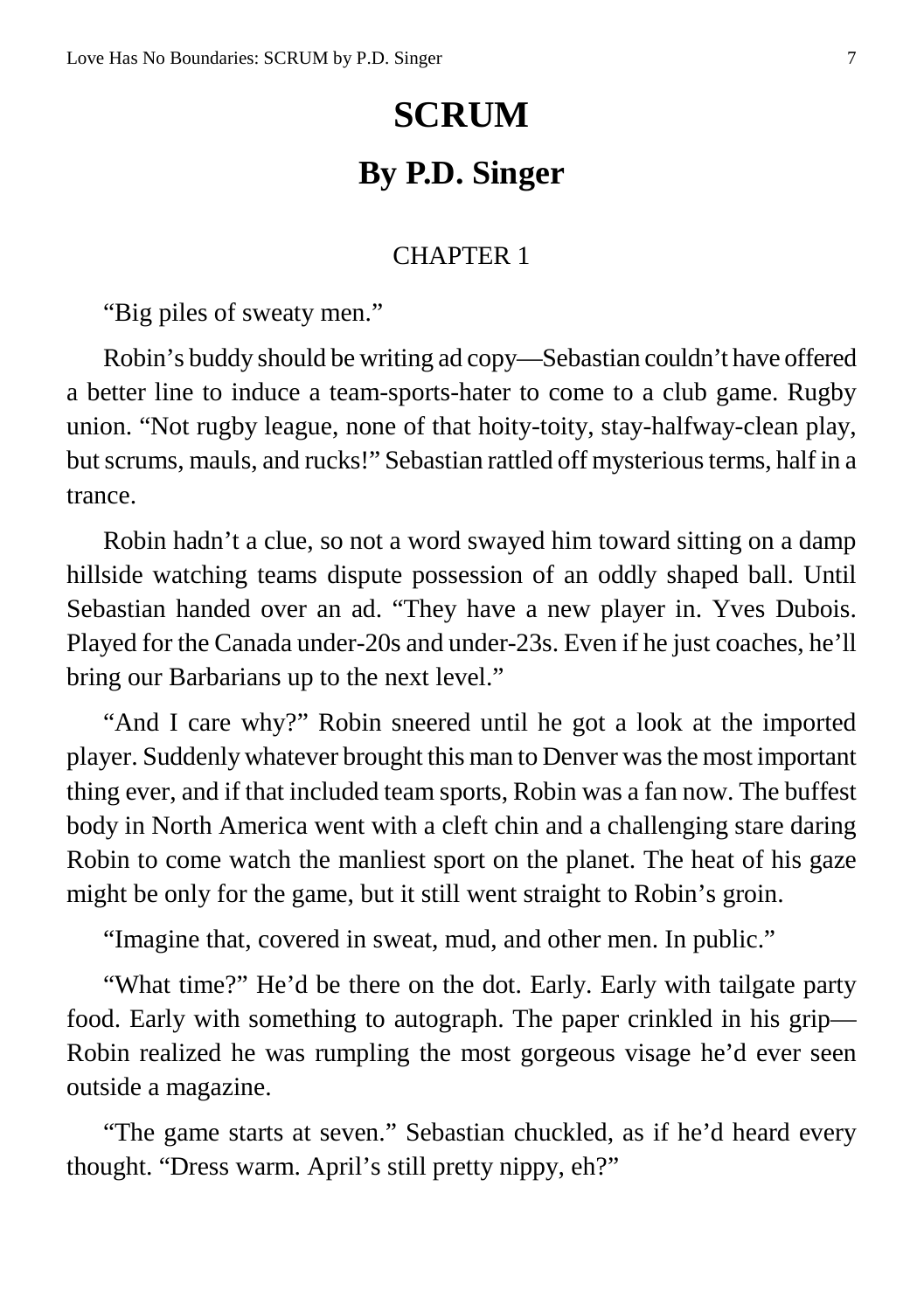"I have a blanket in the trunk." Basic winter survival gear in Colorado. Possibly at rugby games too, especially if he needed to throw something over his traitor groin. If he had to wrap himself head to toe, he could still wipe the drool off his chin with one edge. "Seven. Okay. Um…"

*He's playing, he's not looking into the stands for the love of his life, or even the lust of the night. Yves would be looking at what was happening on the field, and he probably was straight as the goal lines.*

But it would be something new for the spank-bank. For the first time since the end of his t-ball career, Robin looked forward to a game.

\*\*\*\*

The wind would probably take his carefully styled hair straight to chaos, but Robin ran the comb through one more time and added another shot of super-hold spray. Getting the peak just so in the center mattered. A light spritz of cologne was his finishing touch, not that anyone who counted would be coming close enough to get a whiff. The testosterone and sweat rolling off the players would probably choke them both, but Sebastian would be getting the benefit of the perfumer's art for a few minutes at least.

Robin's rust-colored sweater would make him easy to pick out in a potential sea of green and white fans. Just in case Yves looked. Yeah, right. Robin grabbed the keys and dashed for the door. Time to get Sebastian and a good seat.

"Let's put the top down." Sebastian reached for the roof latch.

"Not today. Too cold." Not really, but his hair would be in tatters before they reached the main avenue. He ignored Sebastian's pout.

"I didn't know you followed rugby." Robin was a little startled to learn this about his friend. In three years of working together and the occasional Friday afternoon drink, the subject had never arisen. He aimed his Miata down Santa Fe Boulevard, zipping from lane to lane, trying to beat the lights that marred what should be a highway.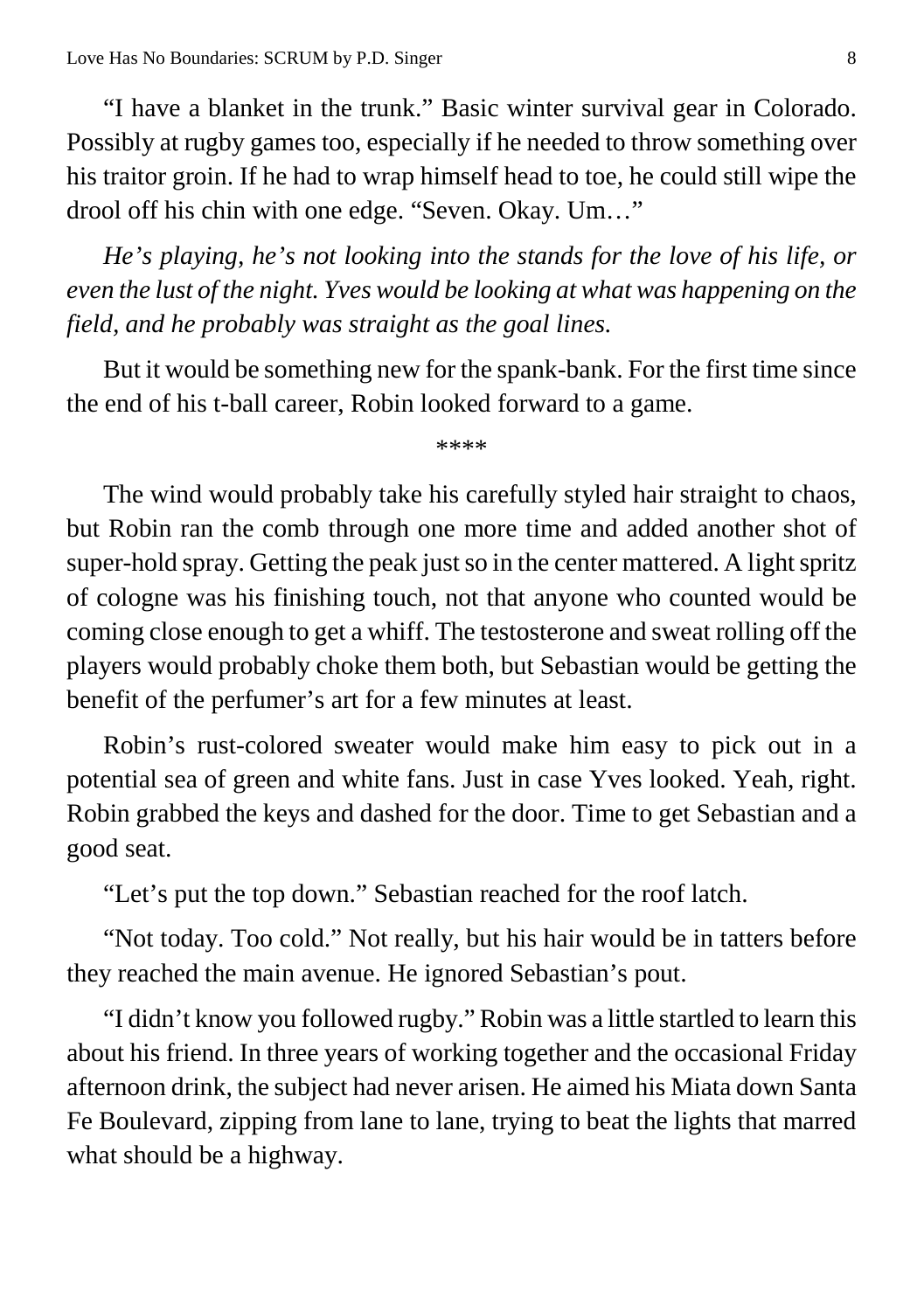"Some. My cousin plays, but I didn't really get interested until I saw that whiskey ad where the Scotsmen flipped their kilts at the New Zealand team." Sebastian spoke with fond memory in his voice. "Nothing like responding to a war chant with big swinging dicks."

Robin nearly rammed a tractor-trailer rig. "And I've been missing this all my life?"

"It was an ad!" The high note on "ad" was a clue Sebastian didn't want to be reading that "How's My Driving?" sticker from six feet away. "But the game is good—all bulging thighs in shorts, and the players hanging on to each other and shoving around, pouncing on each other."

"Shorts." Robin tightened his grip on the wheel. Crumpling his pretty red fenders would ruin his evening.

"Not kilts. Geez, Robin, you're acting like you've never seen a naked man." Sebastian knew perfectly well Robin had seen naked men—their chemistry ran to friendship, but Sebastian had pointed one or two guys Robin's way. "And they're fully dressed, even if their shorts are more like hot pants."

If Sebastian wanted Robin to pay attention to the road, he should stop providing that kind of visual. Yves with those bedroom eyes, in small, tight shorts?

"This sounds like the gayest game on the planet." Robin pulled into the stadium parking lot. "You said your cousin plays?"

Sebastian let go of the "oh shit" handle and flexed his fingers. "He does and it is. It's also widely considered the manliest, so you might not want to comment too loudly on your particular interest. Makes football look like a sport for wussies."

Football qualified as "savages in hobnailed boots jumping up and down on one another" and was not redeemed by the fine view of muscular asses bent over at the start of every play. Yves Dubois could be the sort of man who'd stuff people into lockers. He could be art, to be admired from afar, and the less one knew about what made him, the better.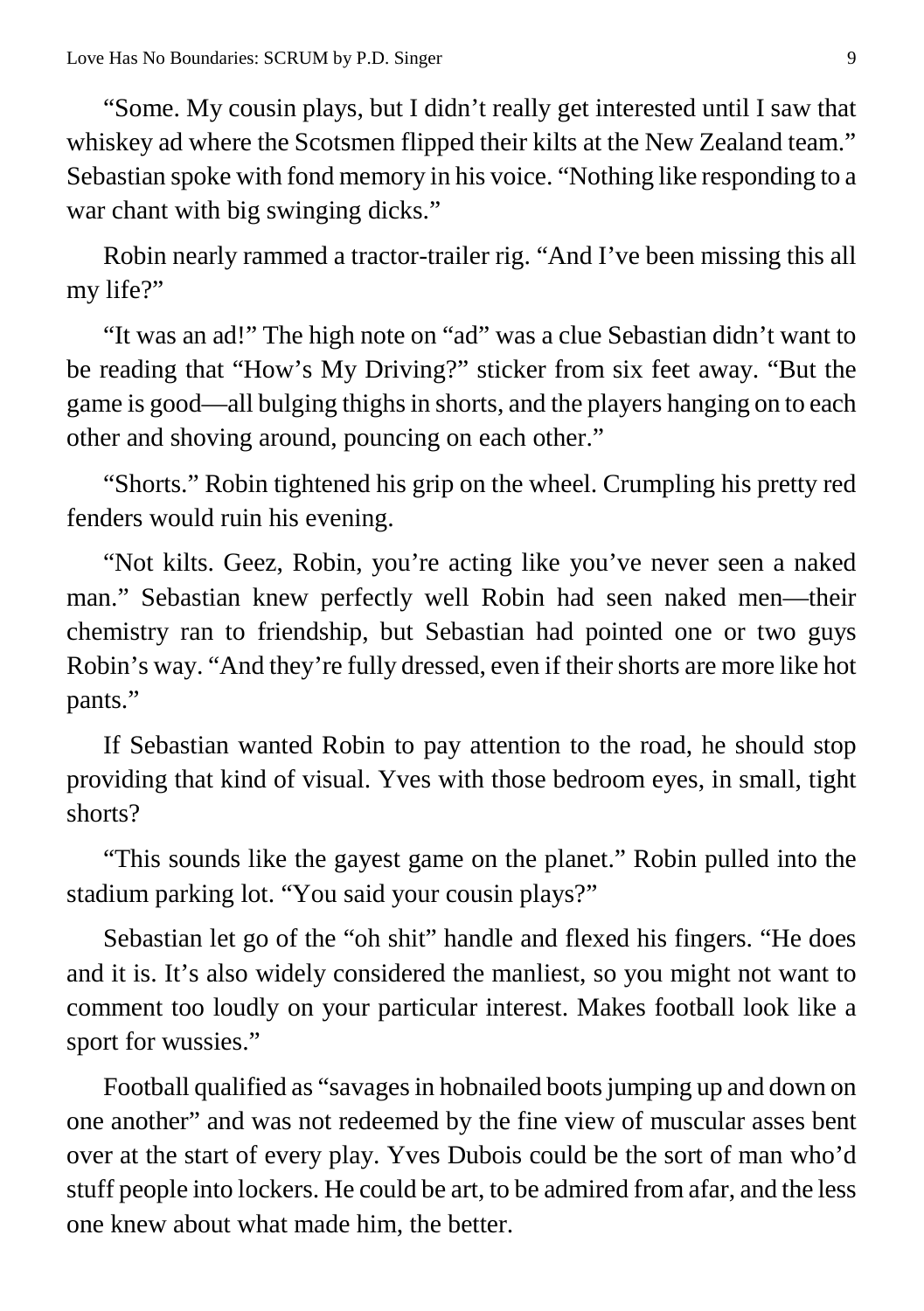"I could introduce you," Sebastian said.

Memories made Robin go cold. "No. Do *not* introduce me to your cousin. Even if he's gay. Especially if he's gay. Every time you set me up with someone, it goes horribly wrong. Remember Steven? Or Kyle?"

"Hey, I thought they were okay! And who knew Kyle would laugh—" Robin cut that short by slamming the car door.

When Sebastian got out, Robin finished making his point. "Just *don't* introduce me to your cousin or anyone else."

"Okay, but you'd like him."

"That's what you said about Kyle." Robin glared, force III. "No."

He collected the blanket and the cooler from the trunk, and followed Sebastian into the stands. Nothing as organized as a program looked available, and the announcer's voice was half static when he called the teams out to the field. A stream of green and white players, dressed in the promised shorts small but not tight—and long-sleeved collared shirts emerged. Suddenly the fashion term made sense. Robin refrained from smacking a *d'oh!* on his forehead. Rugby shirts. Of course. And the stripes and colors made the teams identifiable, although certain match-ups might make the field look like a test bar on acid.

The opposing team in red with white flashes on more jersey-like shirts lined up opposite. "Cross-town rivals," Sebastian supplied. "The Highlanders."

Not a kilt to be seen, though. Not a problem—even in a group of men that averaged tall and heavy and all dressed alike, Robin could pick out the star player. Yves, with his hair loose and brushing his shoulders, stood squarely in the center of the lineup, noticeably buffer than the men to either side, muscles playing in his thighs and forearms with his slight fidgeting. The referee brought Yves and the other team captain to the center and flipped a coin.

That was the last part of the game Robin truly understood—but it didn't matter. He watched, entranced, as the men ran, threw, kicked, and hit the turf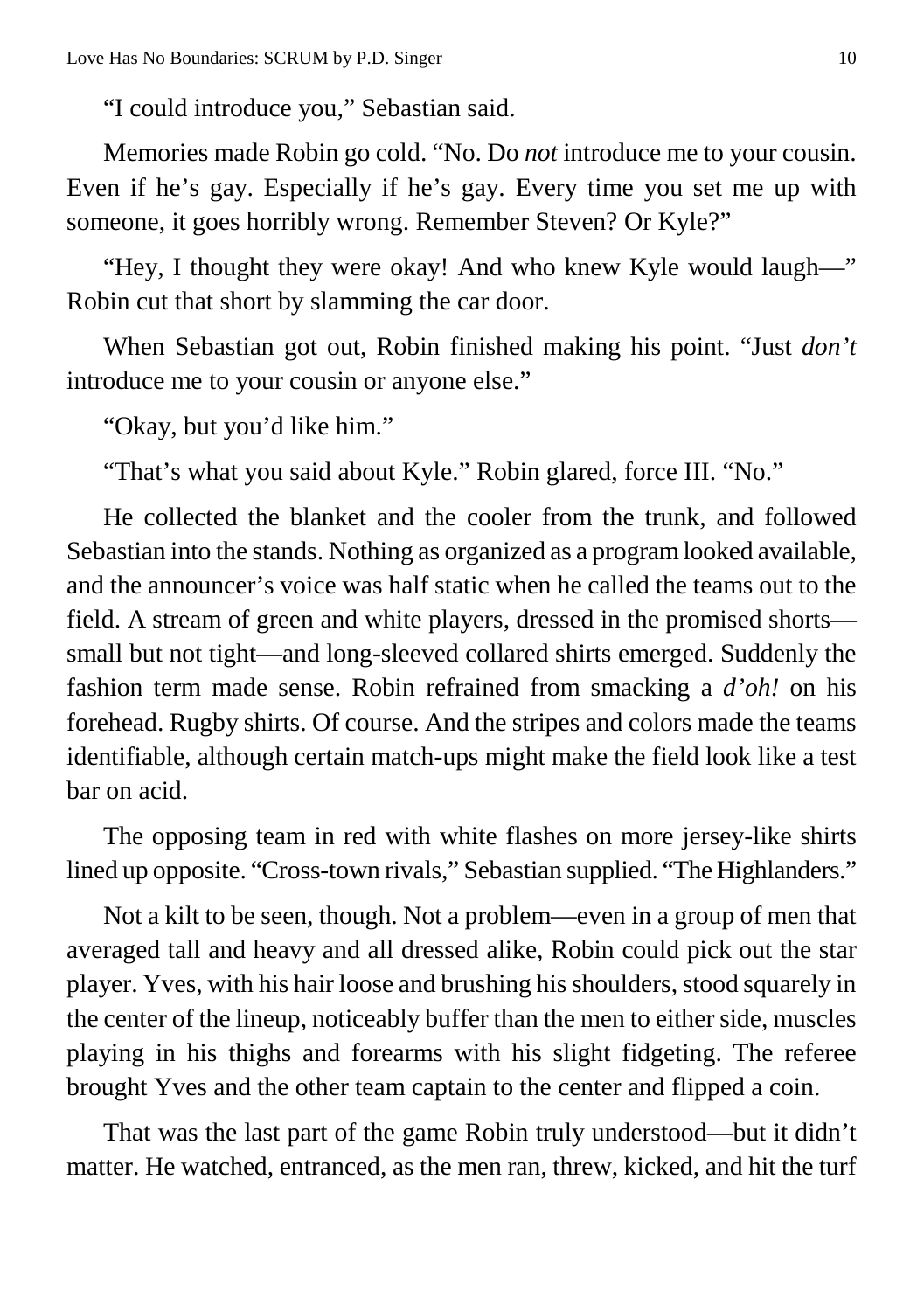in clumps. No one wore padding, making Sebastian's comment about outdoing football for ruggedness terribly apt.

The players reformed in mats of men, bent over and interlocked, shoving, swiping. Yves was at the center of such formations. "He's playing hooker today," Sebastian explained, and even so, that told Robin nothing but that at least six other men were touching all that glory.

Yves had his arms over the shoulders of the two men at his sides, and two more supported him from behind. The opposition locked against him from the front. All told, a dozen men jostled each other, bent at the waist and interwoven. The ball appeared from beneath the heaving thicket—they broke apart and the frenzy began anew. When to shout was easy—scoring happened at goal lines, and snagging the ball away from the other team merited a cheer. The details didn't matter, only that every other man on the field either had his arms around Yves, was tackling him to the ground, or had been captured and brought down by him. The sheer amount of body contact was astounding, and not all of it looked painful.

"Why aren't they doing any forward passes?" Robin could see at least one player who was wide open to catch and didn't have his arms out. The ball shot out of the knot of men contesting possession.

"Against the laws." Sebastian's comment came without any real attention: he peered over the shoulders of the other spectators.

"This is mayhem," Robin muttered. "Laws?"

"Certainly. Rugby can't be contained by anything as puny as rules." Sebastian turned a superior eyebrow on Robin. "They'll have to scrum again, eh?" The irregular shape, not as pointy as a football, made the ball roll erratically, and no one had picked it up when the referee blew his whistle.

"Okay." Maybe this time Robin would figure out what that was. Oh, it was when a dozen men got to hug up and bend over around Yves. A player fed the ball into the clump, and the shoving commenced.

The red team buckled; the men in green surged over them and down. The players not involved in the scrum dashed to help peel the fallen from the pile,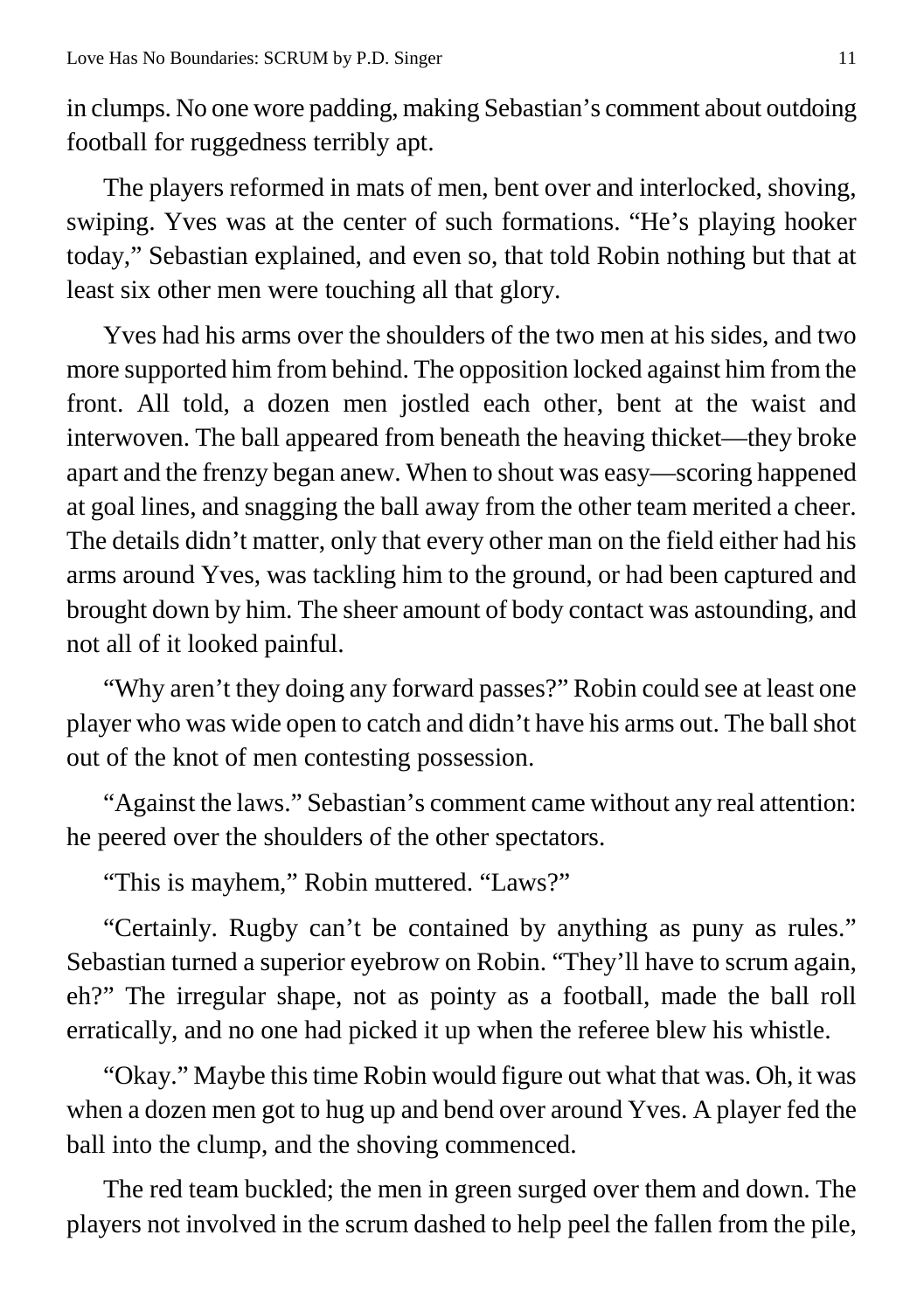all but one man who stayed down. Yves bent over him, as did the referee. "It's easy to get injured in the scrum." Sebastian craned to see the fallen player. "I hope he hasn't broken his neck."

Fuck. But after a moment to regain his breath, the downed Highlander rose to his feet. Yves spoke to him, and he shook his head. The scrum reformed, and the ball ended up in a Barbarian's hands. Not Yves', though he paced the other player toward the goal line. A Highlander tackled him just before the ball carrier flipped his prize at him. Yves went down, the referee tweeted and brought out a yellow card. The tackler headed to the sidelines, followed by Yves' crabby look.

Even without having a clue about the importance of the infraction, Robin wanted that man off the field. Go sit in the sin-bin! How dare he bring down a man loping like a very muscular gazelle? To hell with the game, he was interrupting the poetry of movement. Robin interrupted it himself when Yves took a penalty kick and the scoreboard changed.

"Told you it was exciting," Sebastian gloated at the half. "Another forty minutes of play, but it won't be quite so lively, they're tired."

Good. Yves looked like he could run forever while the others puffed and panted. A little. In some cases, a lot. A few of the players had guts and receding hairlines. Was this even a semi-pro team? What was a former member of a national team doing in the hinterlands of the sport that had never even impinged on Robin's awareness, even though he could reel off the names of every local franchise, including the soccer and lacrosse teams whose play he didn't give a rat's ass about?

The teams headed to the sidelines, carrying a good chunk of the field on them. No one had more than a few square inches unsmeared with mud and wisps of grass, still mostly brown in mid-April. Yves wiped his cheek with his arm, rearranging the dirt. Lucky dirt, touching him. Robin watched Yves drink, his head tipped back to let the fluid gush from the water bottle down his throat, his Adam's apple working with each swallow.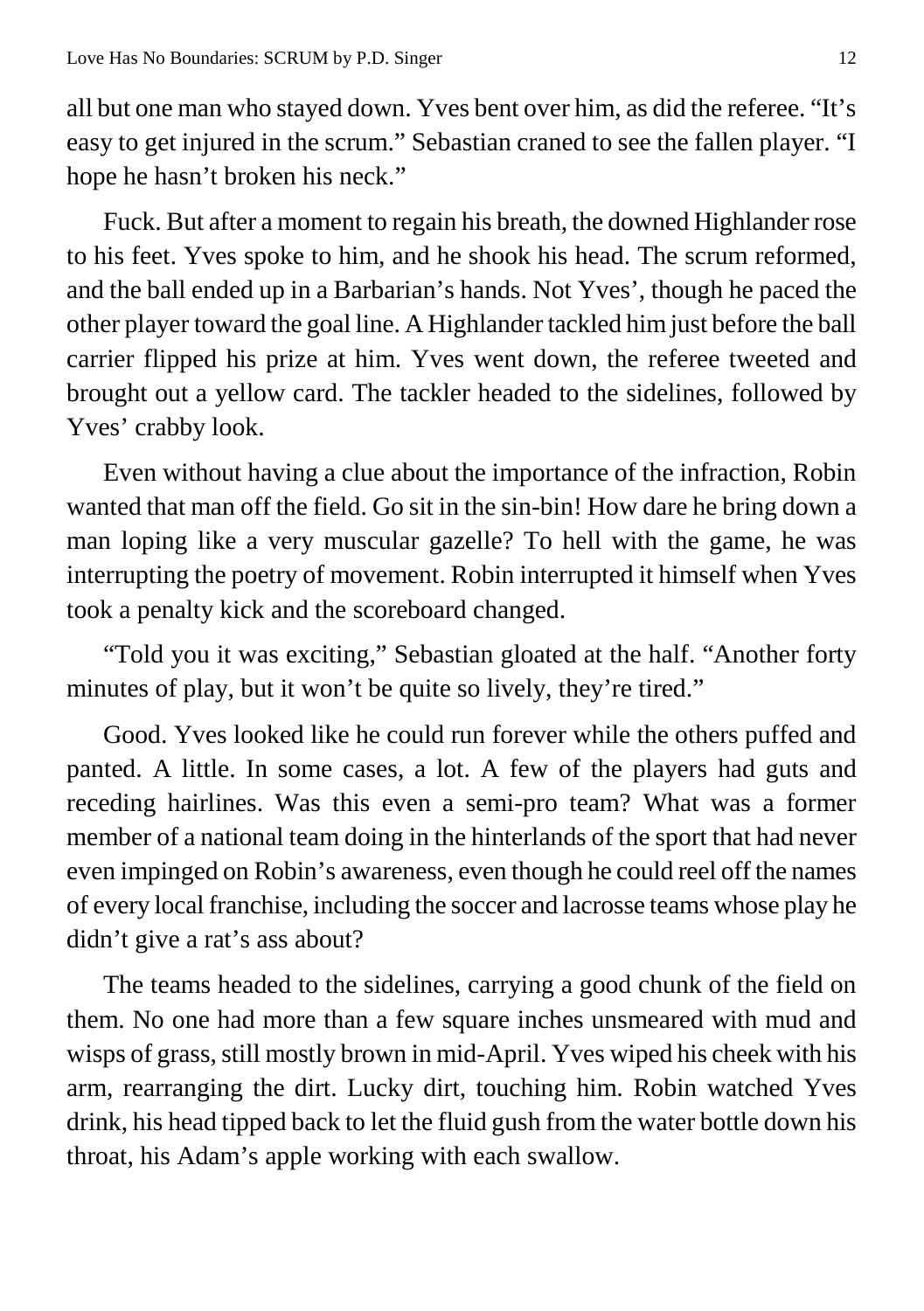Oh, if he could lick that bobbing neck… Robin decided it was a good time to spread the blanket over his lap, even if he missed the padding under him. If he didn't have such a scrawny ass he'd be a lot more comfortable. More lunges, less running would help, but the big 10K race in Boulder was at the end of May, and he intended to be top in his age bracket, since he was aging up just before the race. If there wasn't the small issue of breaking his neck, Robin might give it all up for rugby.

Forty more minutes of play under the lights made Robin glad for the blanket but in love with the game, where everyone had to put their arms around one or more of their teammates for half the maneuvers. No one hesitated to reach out, no one commented on the state of play, except to say if it was done well or poorly. "Poorly" was the consensus around them, "Except for that Canadian guy, who knows what he's doing." Robin's pride in Yves grew another five points when he scored a goal.

"No, that's a try." Sebastian supplied more terminology. The rest could be hoovered off the Internet.

The game ended, the Barbarians ("Call them Barbos if you don't want to look like a complete noob," Sebastian muttered.) outscoring the Highlanders 32–19. "Great game." Sebastian stood and stretched.

"Yeah." Robin watched the team at the sidelines. Some of the spectators came to congratulate them, and a few offered paper and pen to the imported star and then to the others. He wasn't brave enough to join them—would Yves take one look, hear the ping of the gaydar and dismiss him as a hopeless starfucker? Not taking the chance.

But once he was home, Robin looked up and printed out the Barbarians' game schedule. One game a week, some as far as Houston, others as close as the stadium he'd just left. And the practice schedule. Tuesdays and Thursdays at a local park.

Anyone could go to a park.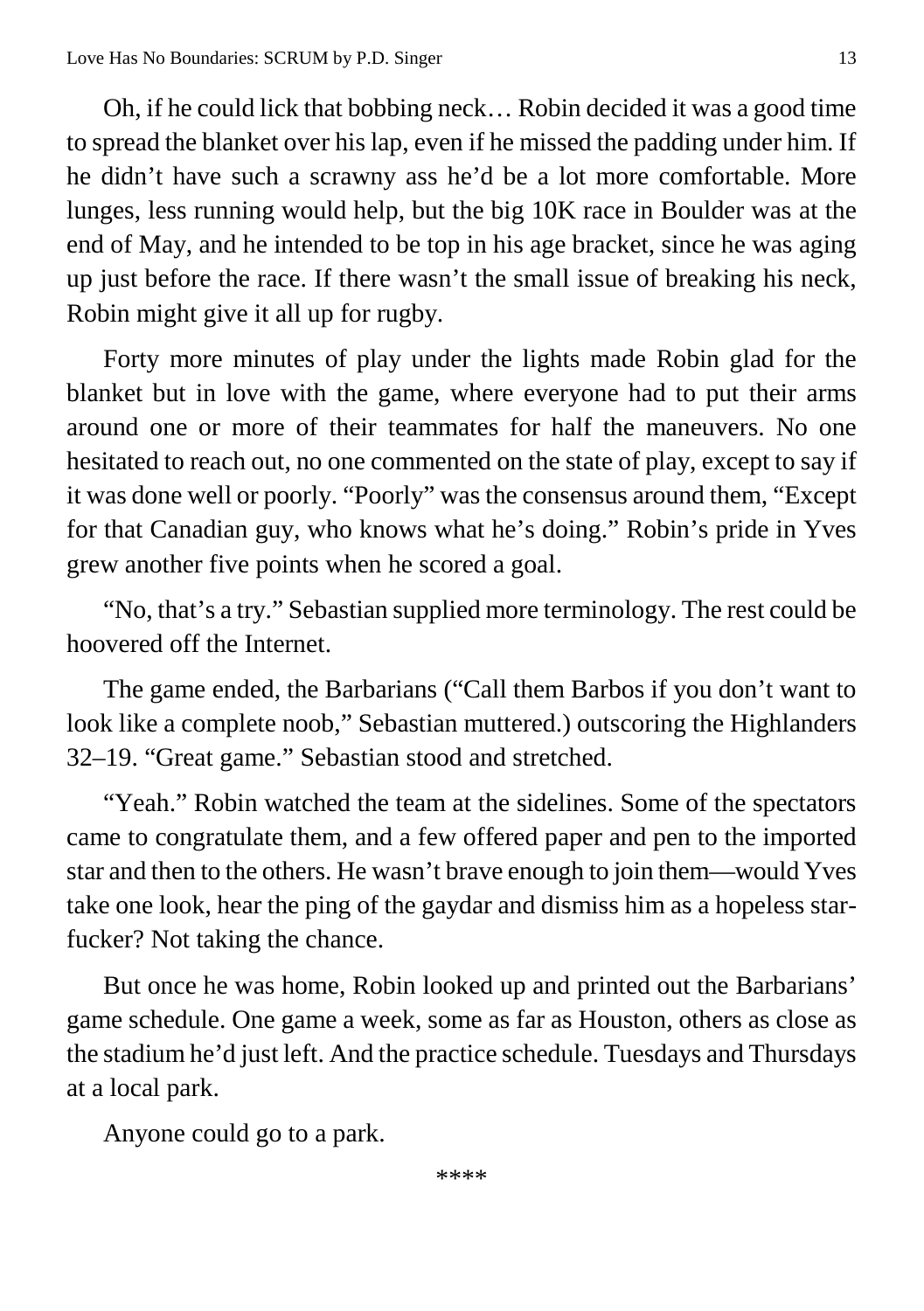#### CHAPTER 2

<span id="page-13-0"></span>Tuesday found Robin doubting himself, Kindle in hand, strolling through Observatory Park. Maybe if he had a dog, he wouldn't look so pathetic marching around looking for a good place to sit and "read".

The team was out and running, in sweats and T-shirts, mostly recognizable for being a wall of men bearing down on him. He stepped aside, letting the team thunder by. Yves brought up the rear of the tight formation, which wasn't moving especially fast, but a tsunami didn't have to move terribly fast either. Robin was pretty sure he could lap them over a short course. Yves' attention was on the men, his eyes assessing, and he didn't spare a glance for Robin. Well, why would he?

The team ran to their practice area, where a couple of older men waited with the bag of oval balls. Robin followed nonchalantly, finding a park bench close enough to see everything. Ignoring the Kindle, he watched their drills with passing and kicking. Yves deferred to the coaches, explaining some skill with gestures and demonstrations only when asked. He took his place in the lineup for a passing drill, and flipped the ball to the men on either side while three of them ran. Good skill to work on—Robin had seen them fumble passes at the game.

If Robin made any passes, he'd fumble them for sure. He didn't get up and run—why would he? Why should he?—when the practice ended and Yves sauntered by, a towel over his shoulder and a gear bag in one hand.

That grin couldn't be for any reason other than a man in prime condition feeling good about a workout. Could it?

The hope of more meaning was enough to bring Robin back on Thursday.

\*\*\*\*

He still didn't have much understanding of the nuances of the game, although Robin had spent enough time online trying to get the basics that he could at least make sense of some of the overheard chatter. Why the team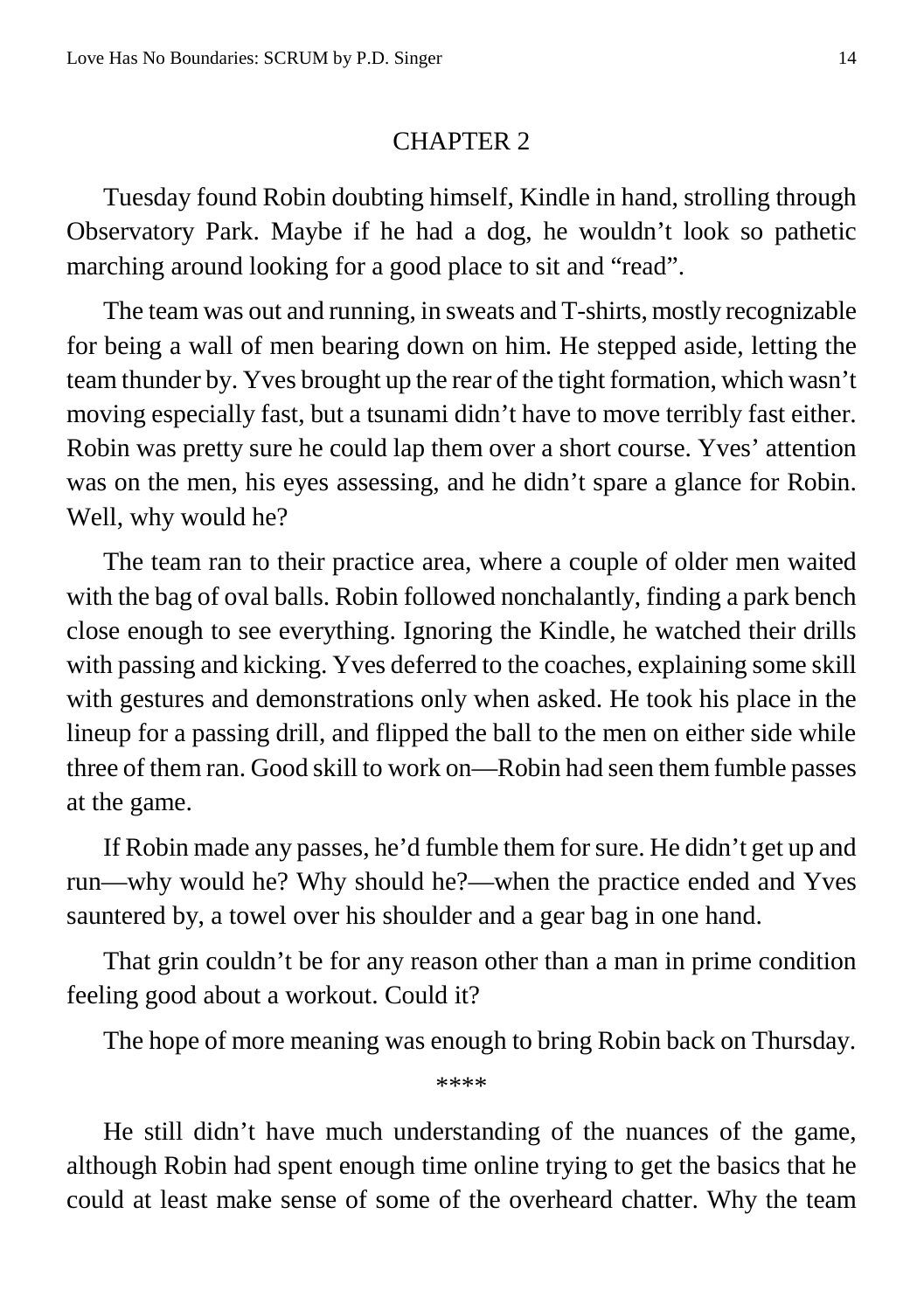polished particular skills was clear enough, and they were growing noticeably better—fewer balls hit the ground in passing drills and more balls sailed through the goal posts with every practice. They'd won an away game in Pocatello, Idaho, and had another game this weekend, in Boulder. Close enough. Robin printed out his ticket and aimed his red convertible northwest up Highway 36.

Without Sebastian.

"Sorry, man," he'd said when Robin asked him along. "Got a date."

Robin would just have to keep a lid on his drooling without any goodnatured pokes.

Check on contained drooling—the adrenaline dried his mouth when Yves went down in a pile of behemoths, and brought Robin to his feet to cheer for his goal—no, his try—and the two-point conversion after.

Oh, but the man could run! Charging down the field, dodging, leaping— Robin's every muscle tensed with Yves' efforts. How he hated every man who bound himself to Yves for a ruck or a maul. Whichever it was, Robin wasn't too clear on the difference, but since someone or multiple someones had their arms wrapped around Yves' back or neck, Robin envied them all.

The Barbos had the ball again, and Yves picked it out of the air when the carrier got tackled. Plunging goalward, he still couldn't evade every blue and gold defender bearing down on him. Robin whimpered when Yves went down under a mountain of flesh and didn't care that the ball passed the goal line in another man's hands. Nothing mattered but that Yves get up from the ground.

Getting flattened didn't seem to slow him much; Yves was running and tackling on the next play. He dove after the other player and got dragged a step or two, rising with a smear of mud from nose to shin. If Yves wanted to wrap his arms around Robin's thighs, he wouldn't run away.

The drive back to Denver was a clammy affair—Robin had pelted every step of the match alongside Yves, and if he wasn't covered with mud, the sweat had still dripped down his back to glue shirt to skin. Showering before his run was stupid, but necessary, if not to remove the sweat, then to think of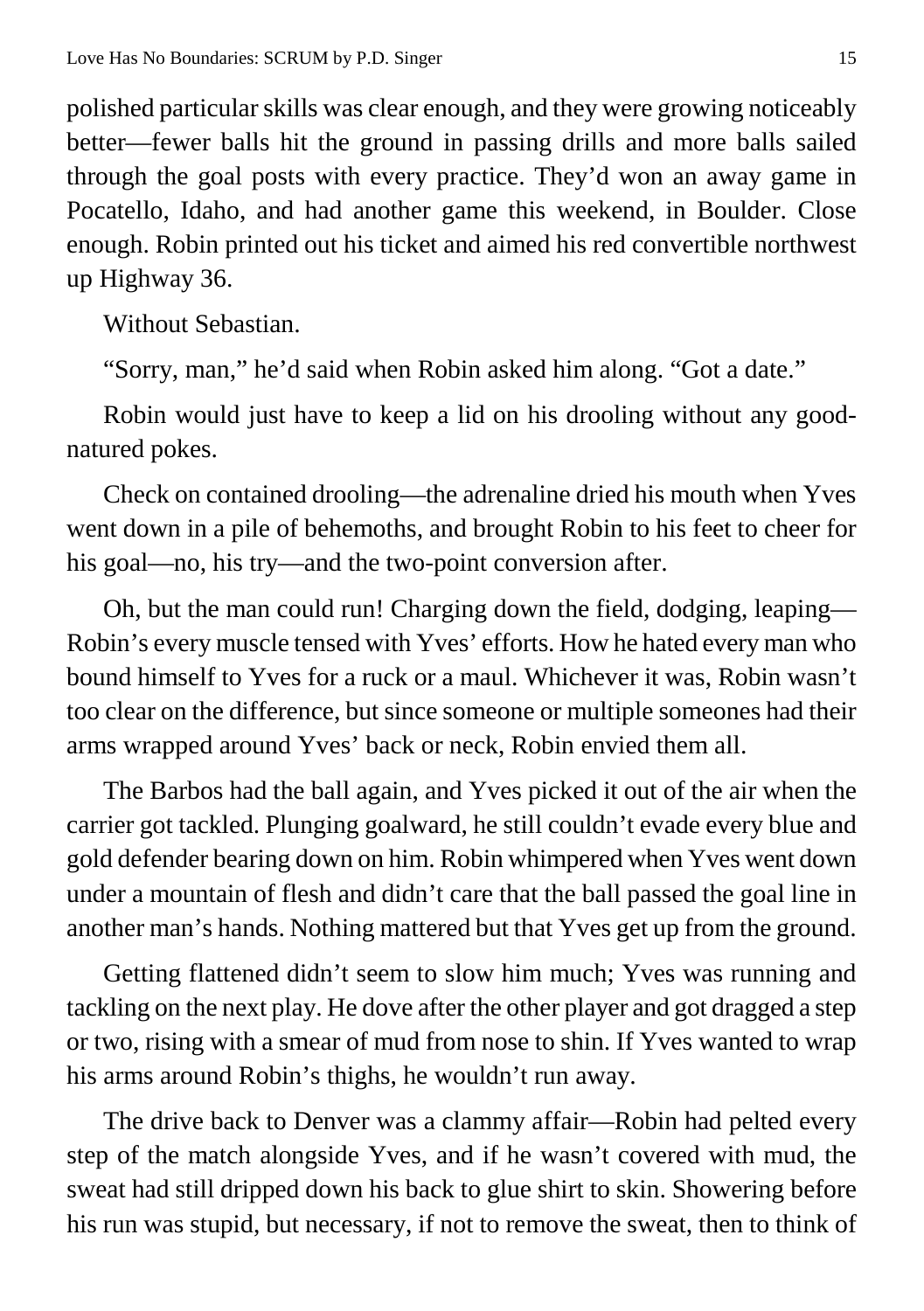Yves' rippling muscles under the spray in the locker room, and to imagine soaping away the traces of the game. Robin's hands on himself became Yves', and he had to stroke himself to a shattering climax.

\*\*\*\*

Tuesday found Robin at the park again; he'd found a closer bench and had given up any pretense of reading. He could watch a team practice, and could even note some of the other players. None as gorgeous as Yves, or as memorable, unless it was for the spectacular flubs one made in kicking drills. The ball went all over the field, bouncing unpredictably and apparently it had to hit the ground once before meeting a foot. Yves demonstrated and coached. Did his student appreciate the skill? Or the view?

And—oh man. Lifting drills? Groups of three sectioned off to hoist one of their number into the air, strong hands on thighs in front and butt in back. "Not the shorts!" Yves yelled. "That's a league lift."

And a giant wedgie, too. Robin shuddered sympathetically, and hated the men who supported Yves, who gripped his thighs and found their noses scant inches from his groin and ass for his seconds in the air, fighting for possession of the ball. Did any of them value what was so near, or was lifting only a skill to practice?

He should leave now, but hope for another grin, one that might even be meant for him, kept Robin on his bench after the coach's whistle blew to end the session. Reward and punishment stalked him, as Yves ambled past with white teeth flashing, and OMG eye contact! And a companion. Another player walked with him, chatting. They never broke stride.

Robin cursed himself for a fool and swore he wouldn't go back Thursday. A vow that lasted until Thursday.

\*\*\*\*

The team went to Provo, leaving Robin to ache for the imagined falls and tackles and gloat at the score. He seldom had to cringe for the Barbos being on the wrong end of the spread. If he wanted to believe Yves scored every point, two or three or five at a time, he knew better. Robin had seen Yves pass the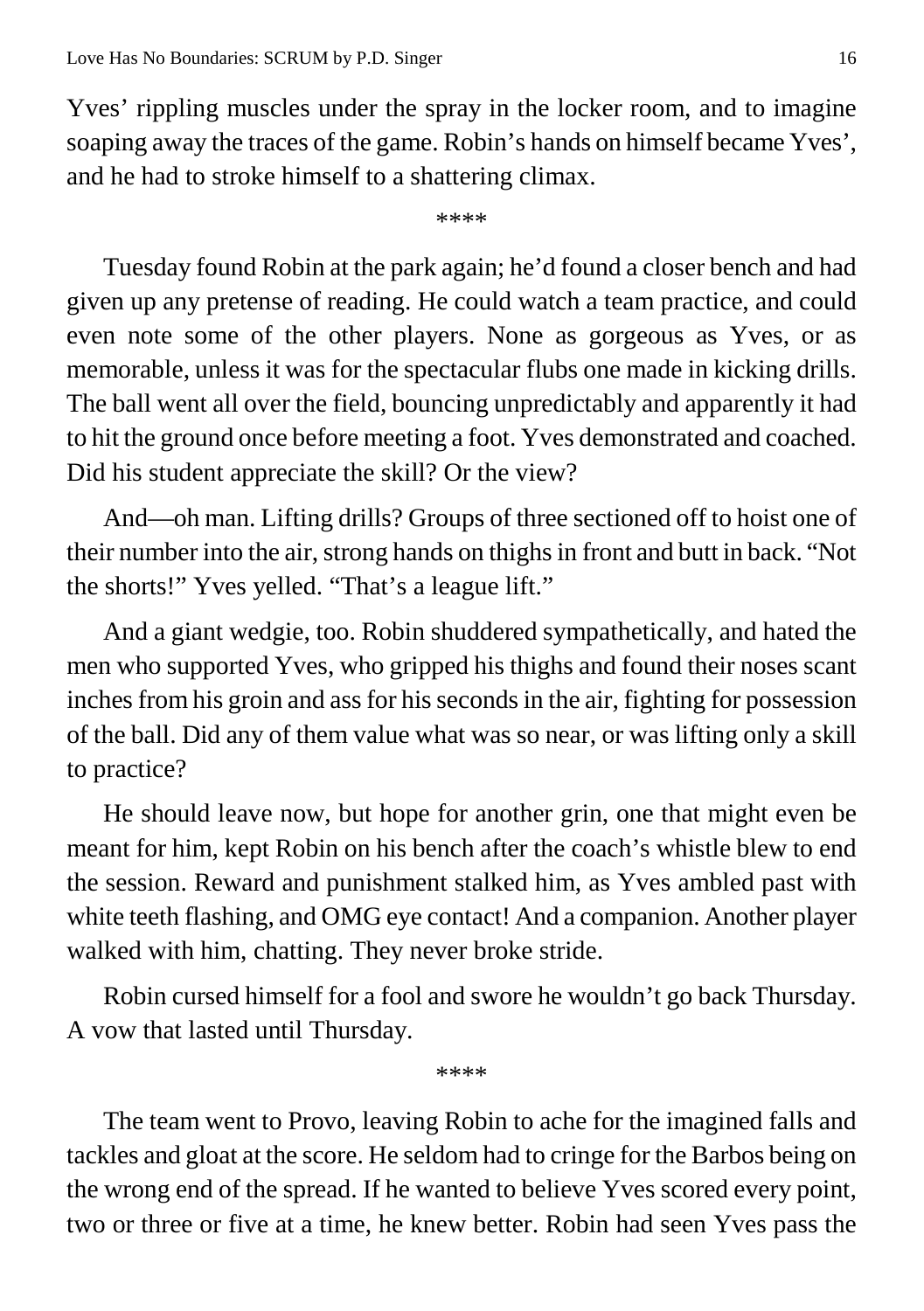ball when he didn't have to, if a teammate could make the try. The manly embraces and backslapping after each success were accolades his Yves deserved, for being a team player, for hauling all of them higher, for making them better. He was popular with the group, too; Tuesdays and Thursdays still brought that passing grin, but more often than not it was in the middle of a conversation about going out for a celebratory beer.

And yet Robin went, every time, hating the obsession and learning to love the game for itself as much as for the beauty of the players. The player. None of the others mattered, except if one or more of the competing team sat in the sin-bin for penalties, thus letting the Barbos humiliate their outnumbered opponents.

He trained for his 10K on Mondays, Wednesdays, and Fridays, and dreamed of running alongside one particular rugby player, who might be faster than he looked during practice. If Yves couldn't match an average 5:56 minute mile on a hilly course, then there might be one thing Robin could outdo him on, but somehow Robin wouldn't bet on it. The Bolder Boulder was this Memorial Day weekend, and making top ten in the 30-39 age bracket was the only thing that would take the sting out of turning thirty right before the race.

That, or a conversation with Yves. Robin dared not hope for more. And he dared not approach, lest his dreams be shattered when Yves turned away from the hopeless fanboy. Better to sit on his bench and share the wordless communication of joy in the skills.

\*\*\*\*

"Let me guess what you want to do for your birthday." Sebastian put on his fakest "thinky face". "You could sign up for scuba lessons—"

"Already certified," Robin snapped.

"—or go bungee jumping." Sebastian rolled right over his declaration as if Robin hadn't even spoken.

"Assuming I like crapping myself in public," Robin snarled. If he enjoyed that, he'd already have had a chat with a certain Canadian godling.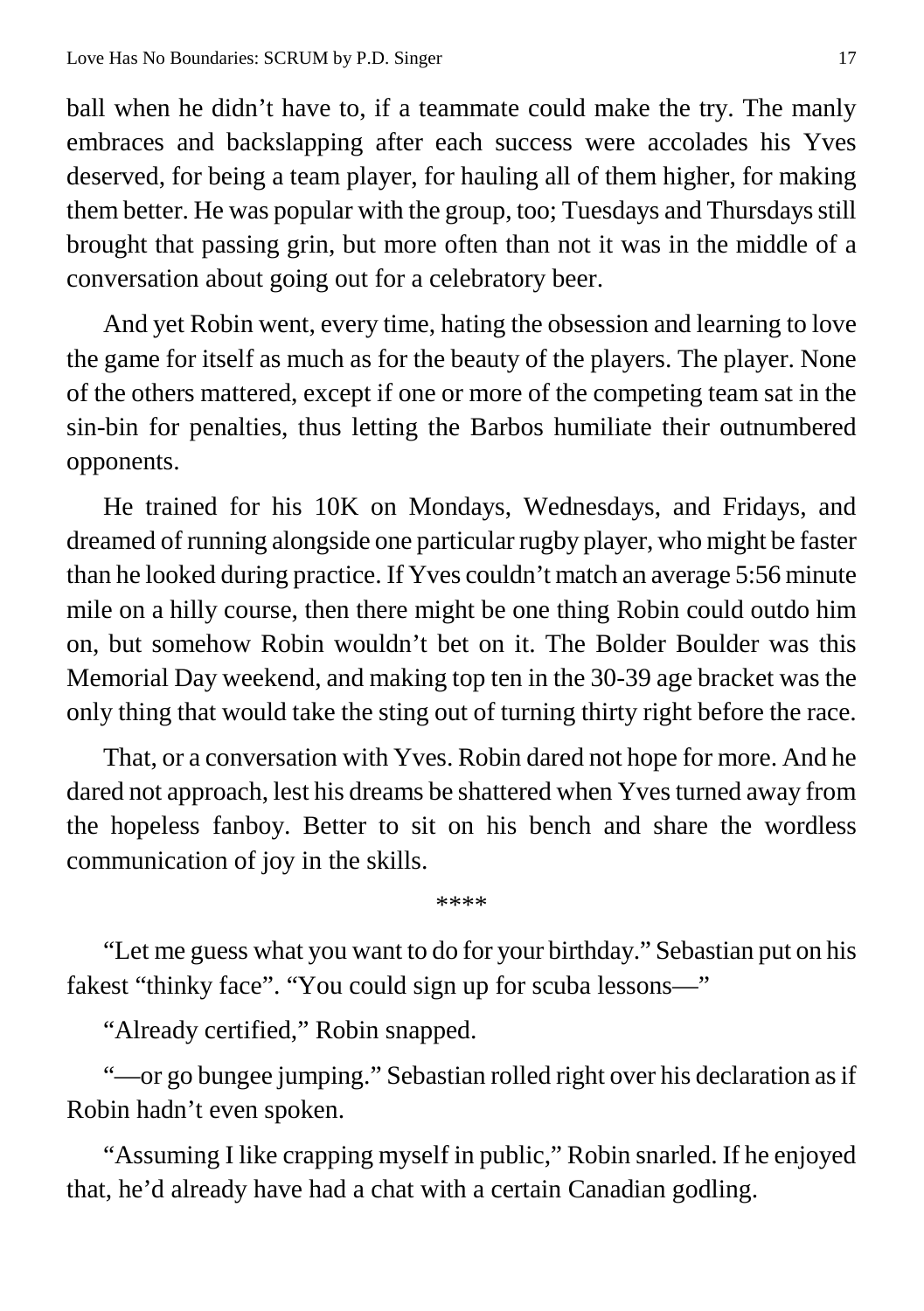"Or go to a rugby game!" Sebastian concluded happily.

"Fuck you." Robin grabbed a folder off Sebastian's desk and considered stomping off in a snit, but then Sebastian would only raise his voice to follow, and then the whole office would be in on this *discussion*.

"I didn't think you liked me that way. My cousin, now—" Sebastian mused.

The heat flared beneath Robin's collar and set his ears on fire. "Shut. Up. Not. Happening."

"Now is that any way to talk to your best buddy?" Sebastian purred. "Especially since he knows what you want most?" Producing an envelope, he smirked, and then waved it just beyond Robin's reaching fingers. He relented and handed it over.

Two tickets to the Barbarians' home game. Saturday. Different stadium than the website listed. Closer to home. Yves. Two forty minute periods of watching Yves in motion. Sebastian was the best friend a man could want. "Thanks." He swallowed hard. "You want to come?"

"Always." Damn, why couldn't Sebastian leave an opportunity for innuendo alone? "But yes, I'd love to see the game."

Why couldn't Robin stop leaving him openings? "I'll pick you up threeish." He returned to his own desk, tickets clutched tightly. He would have gone to the wrong place, spoiled his own birthday, had his friend not intervened. He'd even put the top down this time if Sebastian wanted. He owned a comb.

And it wasn't as if Yves would pay attention to anything but rugby.

\*\*\*\*

At "ish" past three, Robin pulled up outside Sebastian's townhouse. No one appeared at his honk, so he killed the engine and headed to the door. Sebastian opened it. He looked like hell, splotchy and swollen.

"What happened?" Did he need to drag this wreck to the emergency room?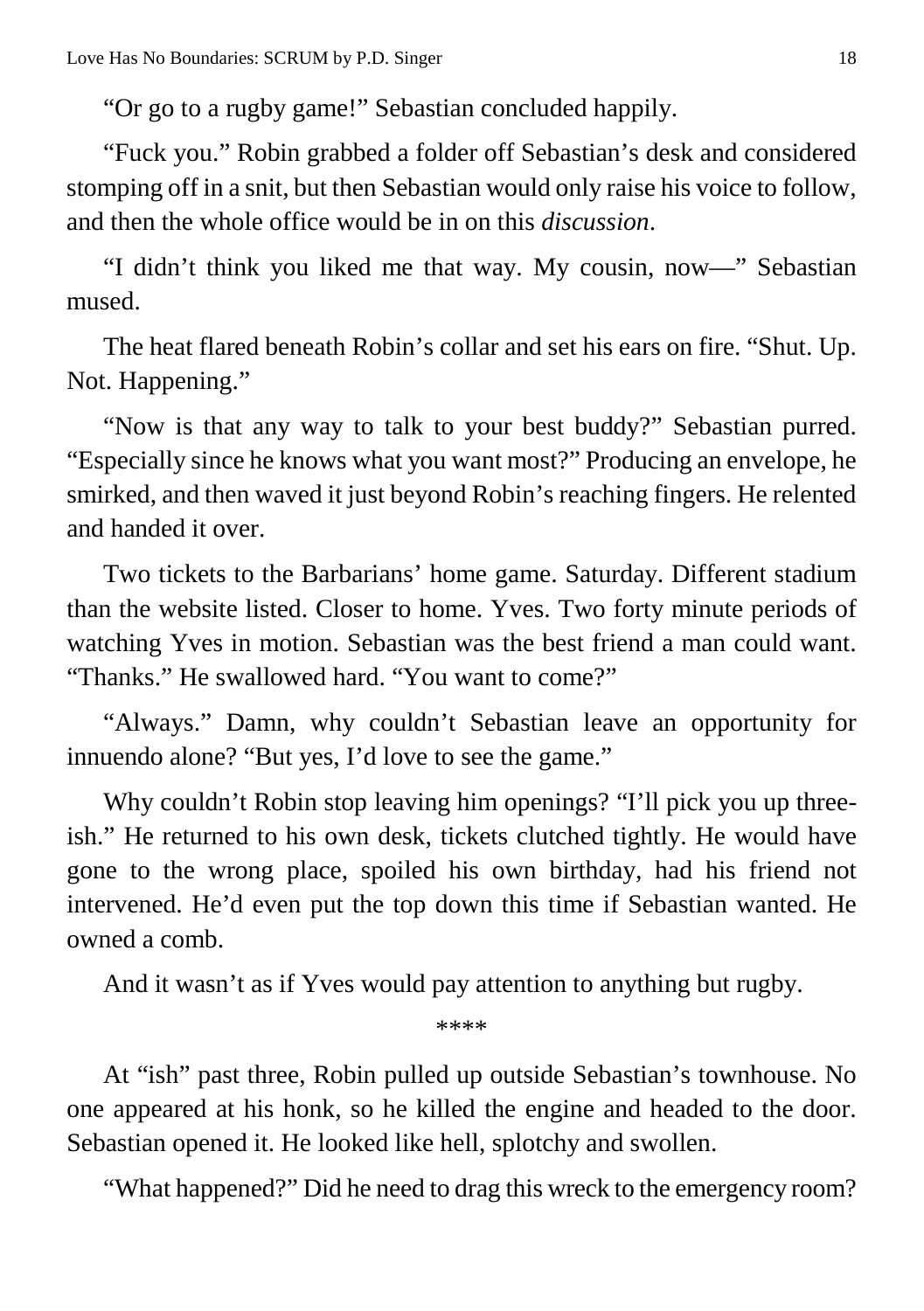"Found a wasp," Sebastian croaked. "So I found the EpiPen, and then I found some Benadryl. This is better than it was."

*Better* was definitely relative. "Should I take you over to Swedish Hospital, or does your insurance prefer Porter?"

"Don't need to go in. The swelling's going down. I own three more EpiPens, a big bottle of antihistamines, and a bed. I'm going to lie down until I feel more nearly human."

Looking human might take longer—those were some spectacular blotches.

"Do you want me to stay, just in case?" Only for a friend as good as Sebastian would Robin even make the offer.

"No, don't worry about it." He waved away the suggestion. "Should have called, but you were already on the road. Go have fun. Happy birthday. Say hi to Yves." He smiled, a ghastly affair given the state of his face. "Get some birthday kisses."

"Sebastian!" Jaysus, the man could be a brat! But he looked slightly better than when Robin had come to the door, so Robin was willing to believe his claim of improvement. He got back into the Miata, mulling words his friend had spoken half in jest. Which meant all in earnest. Did Sebastian know something he hadn't said directly? Or was it all crap?

Fuck it. Today was his birthday. He'd see the man of his dreams play some great rugby, and he'd grow a set. He was old enough to go for what he wanted, and it wasn't going to happen unless he took a risk or two. At worst he could get his ticket stub autographed, and at best?

Robin dared not think of the best, or he'd never get this boner into the stadium undetected.

\*\*\*\*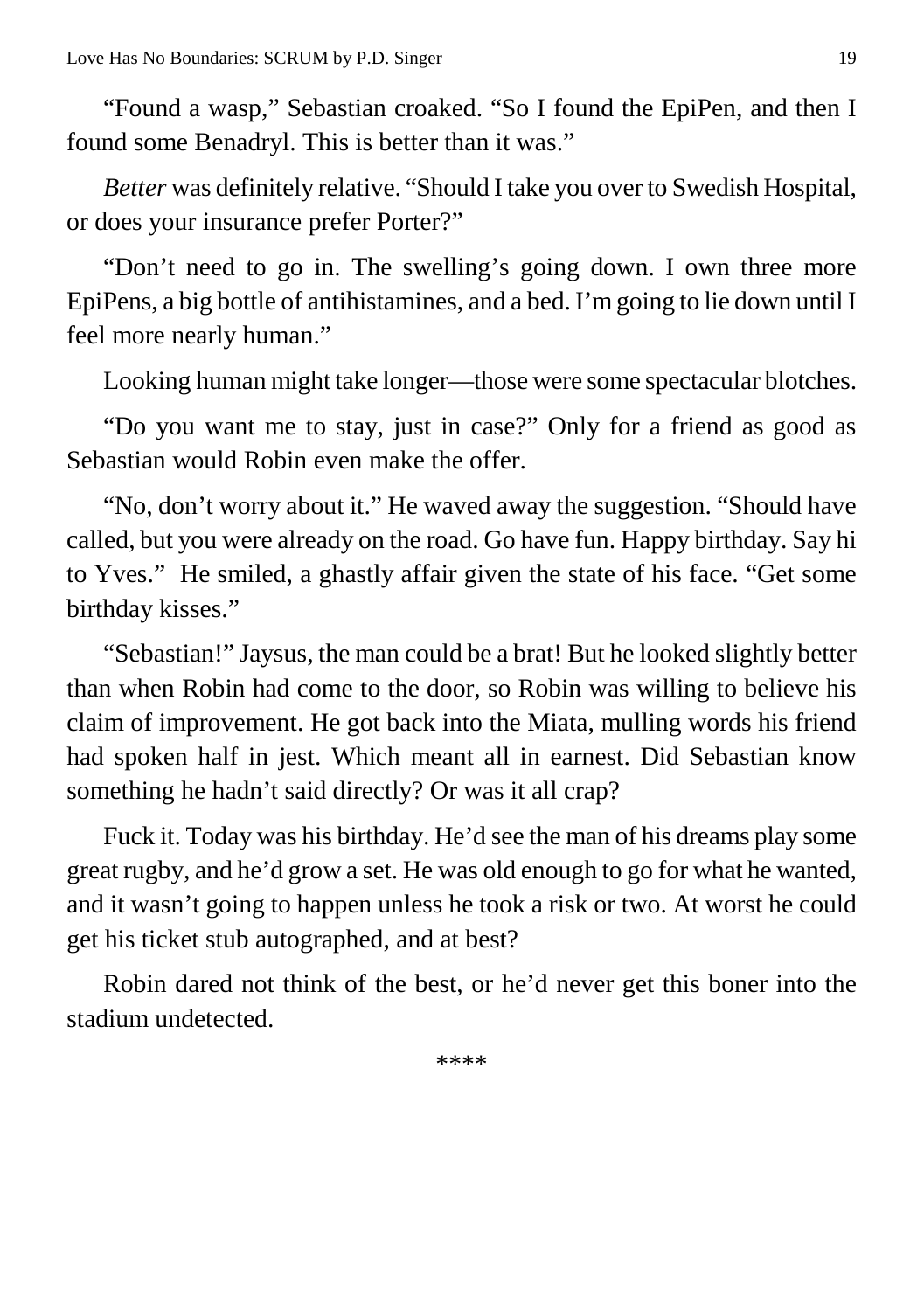#### CHAPTER 3

<span id="page-19-0"></span>Now that Robin had a slight idea of what the game was about, he could concentrate on more than the gorgeousness of the star player, who seemed to have switched positions for the game. He stood poised for action in the second row, and didn't participate in the scrums, but damn, could the man run!

Yves had the ball again, and streaked for the goal line, with his straight brows furrowed in effort or concentration, and seemingly aware of everything going on around him. Milliseconds before a red and black blur leaped at him from behind, Yves passed the ball to a teammate in green and white. He went down hard, and Robin missed the score.

But he got up. Why the hell did this team have to be thirty percent larger than the others? Wasn't there some rule, no, some law, about players being humans and not Mack trucks? Entertaining the suicidal thought of dashing out to punch the tackler when Yves limped to the sideline, Robin held his breath until Yves flexed for the coach—Oh Lord, the way the muscles in his thigh rippled—and sat down with a water bottle.

His shoulders were so broad, damn, and his butt barely took up any space on the bench. Did he need some ice for that ankle? Robin would raid a concession stand. Did he need ibuprofen? Where was the nearest drugstore? Robin would buy three brands. An ACE bandage? He'd wrap Yves' damaged leg with his own shirt if need be. But five minutes later, Yves loped back to the field to stand in the front row, and three plays later was in the middle of another ruck. Or maul. Or maybe brawl—they were stamping and kicking and men were on the ground. The ball boinged out of the heaving mass, to be scooped up by a green and white player. He and Yves played keep-away all the way down the field for another try, defenders never quite catching up with the right man at the right time. Robin ran every step with them, not relaxing until Yves planted the ball past the goal line.

*Just don't let him end up face down in the mud again.* A knot grew in Robin's back from mentally pushing the leviathans away from Yves every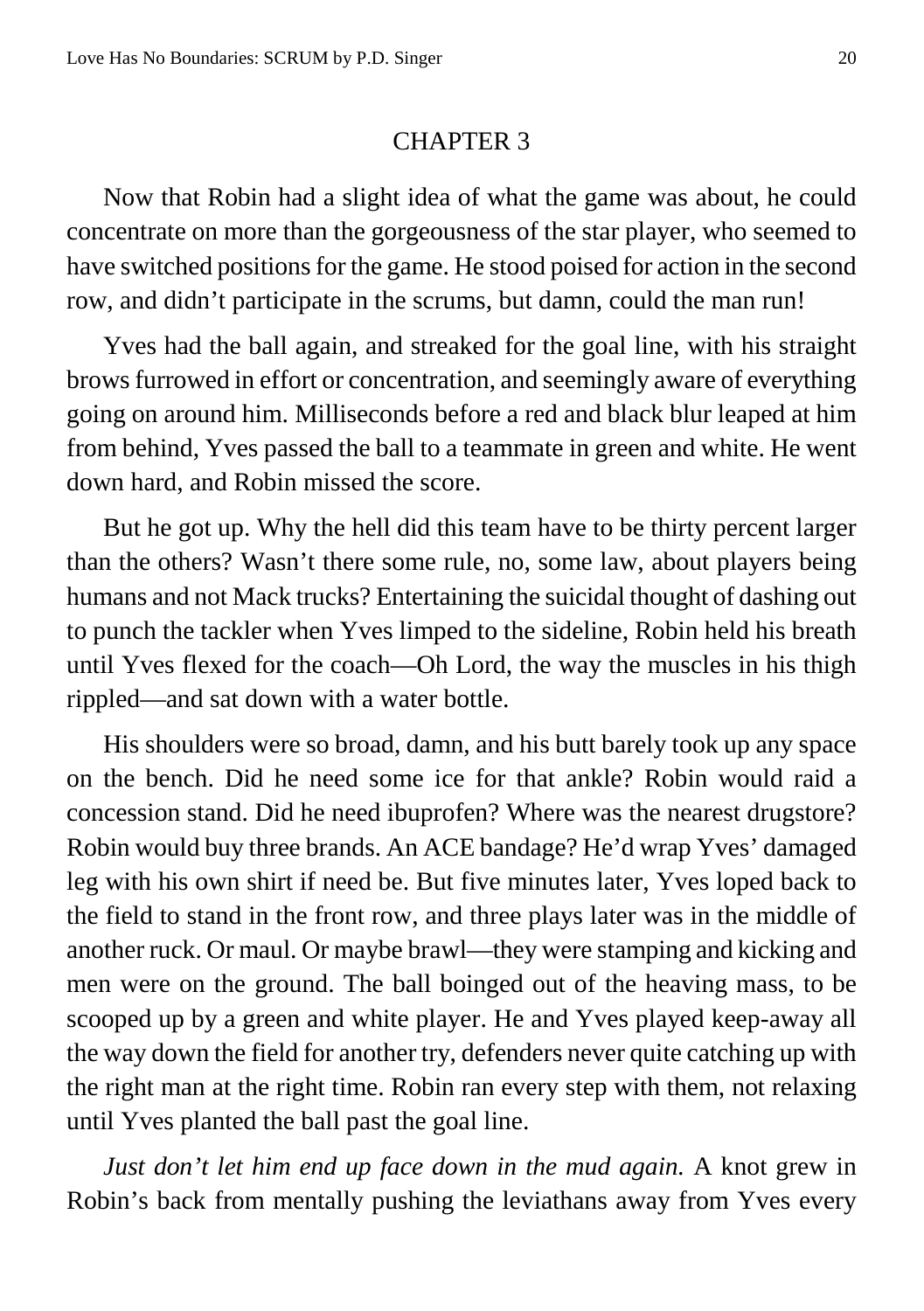time he had the ball. Forlorn hope—Yves bit the dirt five more times before the game ended, 29–24. The teams congratulated each other, and this time anyone who hugged Yves or slapped his back wasn't trying to grind him into the grass. The players hobbled to their respective benches. Yves' face was more dirt than skin, his clothing the memory of green and white, his bare arms and legs disguised beneath a layer of topsoil. He'd bound his hair in a ponytail for the game—wisps stuck out at all angles and the elastic was half out. Fuck, but he was sexy.

Now or never. *I'm a big boy, and all I have to do is get down there before he leaves. Say something. Anything. I can do this.* Why was it so hard to approach a man who looked like he'd been dragged through the hedge backwards, twice, and then run over with a tractor? Robin tried stretching the tension out of his body, arms low and behind him, his head back. He might as well have played the match himself for the physical toll.

And Yves was watching. Robin collapsed out of the stretch. Yves was looking his way, scrubbing at himself with a raggy old towel, and the same challenge he'd offered the camera long ago was now aimed Robin's way. Was that *Back off* or *come closer?*

Well, hell, if he was going to do something, he might as well, although slinking out had a certain appeal. *For my birthday I want a set of balls.* And that was the gift only Robin could give himself. *Unless Yves wants to fulfill my private fantasies and let me grope his.* Oh no, don't get started on that*. Just go and say one sentence, however lame, and then you can go back to being a slightly obsessed fanboy lurking in the bushes*.

Other people didn't hesitate, pushing ahead of Robin, begging for signatures from the players. "Sign my ticket, please?" must have gladdened the few others who had pens thrust at them. Yves smiled for the fans and scrawled on the proffered stubs, but his glance kept returning to Robin's slow progress. Was the upturn of Yves' lips left over from his clamoring fans, or was it for Robin? His feet weighed a thousand pounds each, as if they'd never run miles through parks and over country roads.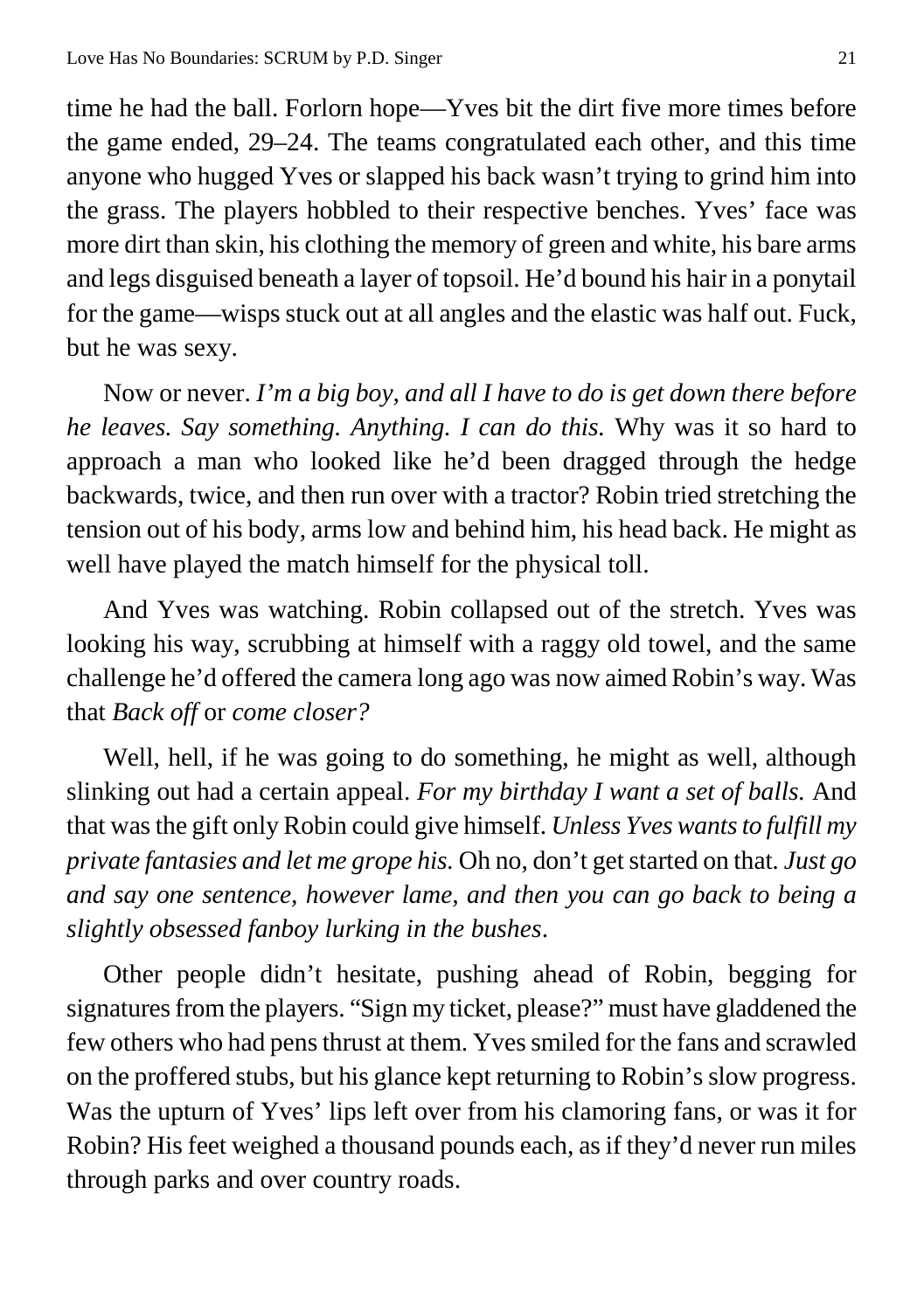The five steps from the stands down to the sidelines were the longest, hardest steps Robin had ever taken. Longer than the hill climb up the Green Mountain trail. Longer than the last kilometer of the Bolder Boulder 10K. Longer than mere distance, and harder than the knock of his heart against his ribs. Yves watched him, and Robin forced himself to read some sort of welcome in the man's eyes. He could be just a fan, right?

The eager autograph seekers fluttered away, leaving Yves with his towel and gear bag, finger-combing his now-loose hair into some semblance of order.

"We're heading to the Bonnie Brae," called another man dressed in green, white, and mud. "See you there!"

"In a bit, perhaps." Yves' words were for his teammate but his eyes were on Robin. "After I clean up."

He spoke with a hint of an accent, more French than the Midwest-with-aneh Canadian Robin was accustomed to. An accent to lick with. An accent to buckle a man's knees. "Say something in French" would be even lamer than the banal phrases Robin was still trying to find in the back of his throat.

"Don't take too long, or they'll close the locker room." The other players left with knowing smiles.

"Call if you need a ride, Yves."

Why was everyone so willing to leave them alone? Not that this wasn't exactly what Robin had dreamed of, but he hadn't expected to get it.

"Thanks, Marcus."

*No! Don't take him away before I've made a thorough ass of myself!* Robin's tongue remained stubbornly tied.

Yves' smile, so confident a moment ago, wavered slightly as the group trickled away, leaving them alone in the stadium with a few straggling watchers and a couple of cleaners with trash bags and poky sticks, stabbing the forgotten cups and hot dog wrappers.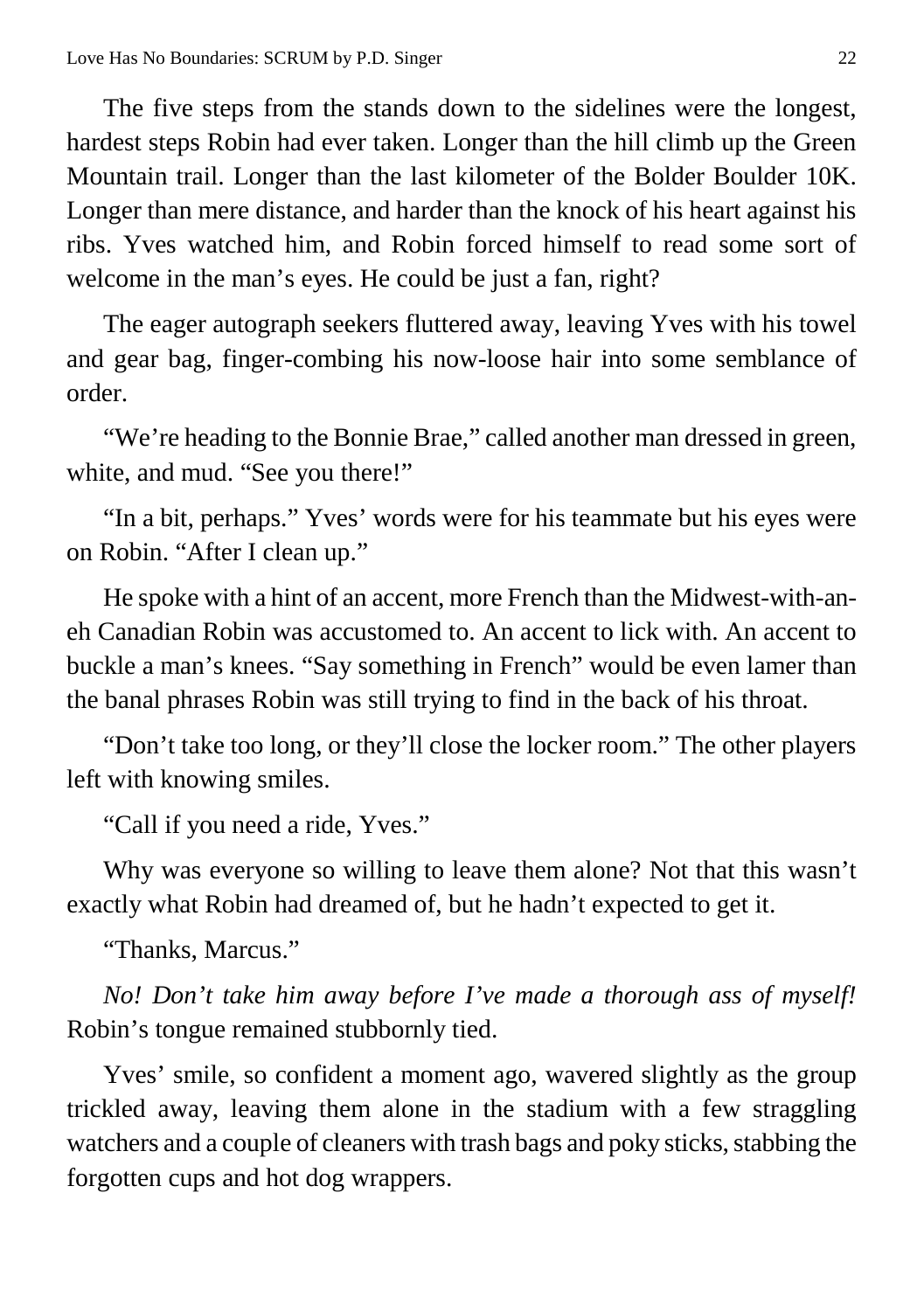"Great game," Robin finally got out. "Ten points this time, and a lot of assists." That had to be important enough to mention, even if his terminology was wrong.

"Thank you." Yves' smile returned full force. "The team is improving as the season goes on."

"Yeah, they are." Firmer ground here. "They aren't dropping things at practice." *Way to go, dodo, why didn't you just say "I'm a creepy stalker?"*

"Kicking is improving too. Marcus scored a conversion from thirty-five yards out."

He had? Somehow Robin had only noticed the screaming afterward. "That was great." Okay, five sentences out at only seventy percent stupid, and Yves was still smiling, so this was a win all the way around. "Um, if you need to go shower before they lock up…" *Can I scrub your back?*

Yves shrugged. "I need to shower at home. I forgot to pack any jeans."

He wasn't reaching for his phone yet, so Robin dared offer. "I could take you…" Where did he need to go? Across town? Back to Montreal? Hawaii? The Miata might have trouble with the Pacific Ocean, but he could charter a freighter… "Oh, and I'm Robin Isley."

"Would you? Thanks." Yves swiped at his butt and the back of his legs again and slung the muddy towel into the gear bag. "Yves Dubois." He put his hand out to complete an introduction he didn't have to make.

*Eve Doo-bwah*. Robin memorized the accented syllable and shook a hand he'd spent a lot of time fantasizing about. Nothing stupid came out of his mouth, and his knees held, so he counted this a win.

Fuck, the walk to the car and the drive home would need conversation, and Robin had already used up his supply of prepared remarks. Now it was time for freeform opportunities to embarrass himself. "How long have you played rugby?" seemed safe enough, and maybe like he hadn't tried to find out everything he could about Yves.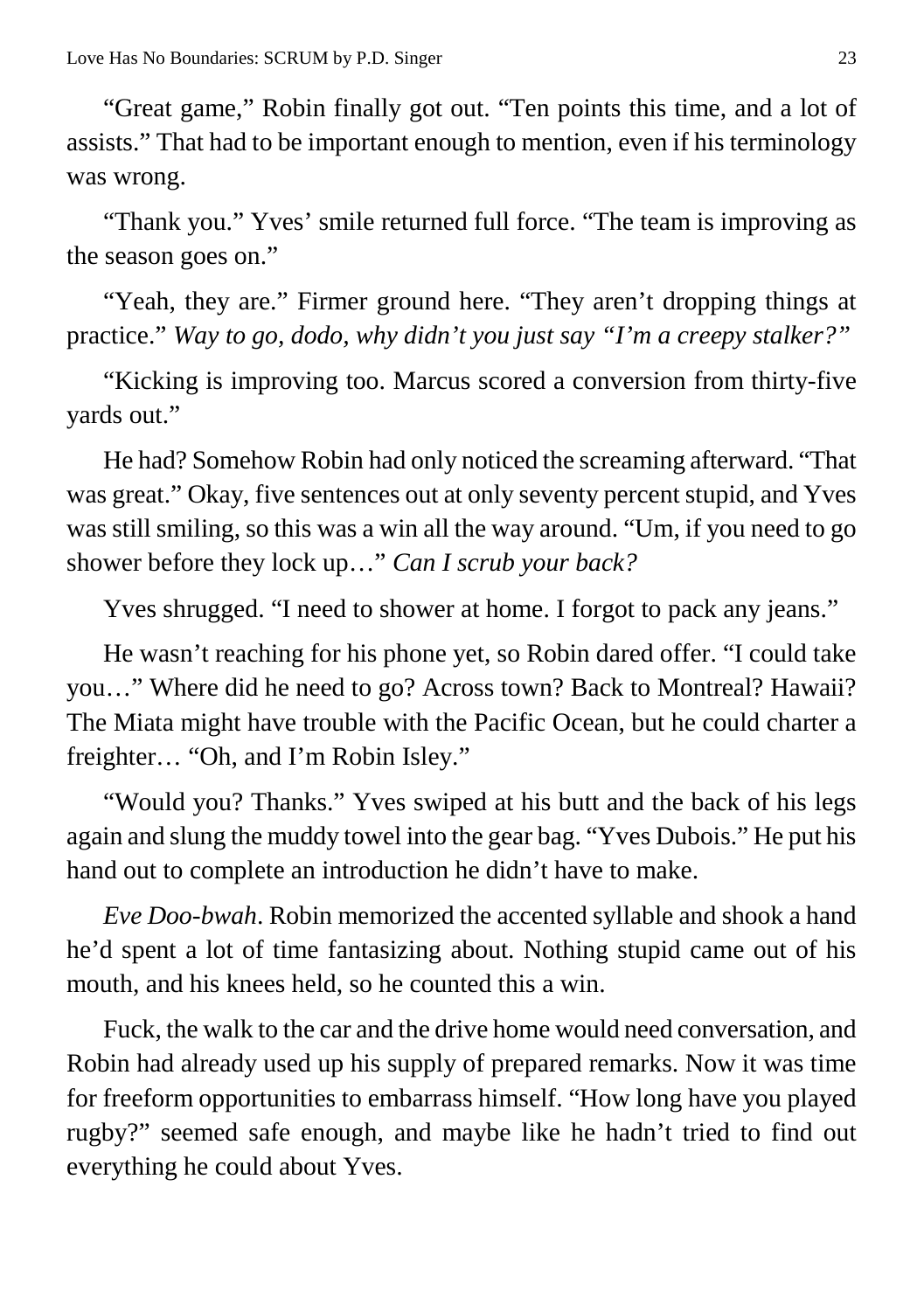"Since I was a boy." Was Yves as aware of Robin as Robin was of Yves? This steaming, warm assembly of muscle and bone couldn't possibly be walking a few inches closer than necessary.

"It's a popular sport in Canada, isn't it?" A question he knew the answer to already, but it seemed safe. "You played for the national team, right?"

"Yes, in the younger teams. Not the Senior men's team." Yves seemed to be looking at some memory—his voice was far away. "An injury reminded me that I wouldn't play forever, and my fallback field wouldn't wait for one tackle too many. So I 'retired' to a day job and a semi-pro team."

"But you still follow them?" Oh, good, Robin, a *d'oh* question. They were his friends and teammates.

"Canada is playing the US today. They'll win." Yves grinned.

"Probably isn't hard to know who to cheer for." Robin unlocked the car.

"It is hard, though. Now that I live in the US, shouldn't I cheer for my new country?" Folding himself into the tiny sports car, Yves demonstrated that six feet three inches of man telescoped into a space more comfortable for Robin's five feet nine. "The game will be on at the Bonnie Brae. We could watch with the team later."

*We?* Had he heard that correctly? Even if it was just basic politeness, he'd take it. "Then you could explain to me what's going on."

"Then perhaps we shouldn't watch with the team."

"Oh." Robin collapsed in spite of himself. "Okay. Where am I dropping you off?"

"*We* are going to 10th and Downing." Yves looked him full on, his demanding gaze making it hard for Robin to look at anything but the steering wheel. "Not that I wouldn't explain to you, but the team thinks you're a scout, and they should be allowed to think that."

And explanations would ruin the effect. No wonder the other players had been so willing to let him be alone with their star—they thought he had opportunities and money in his pocket for one of their own.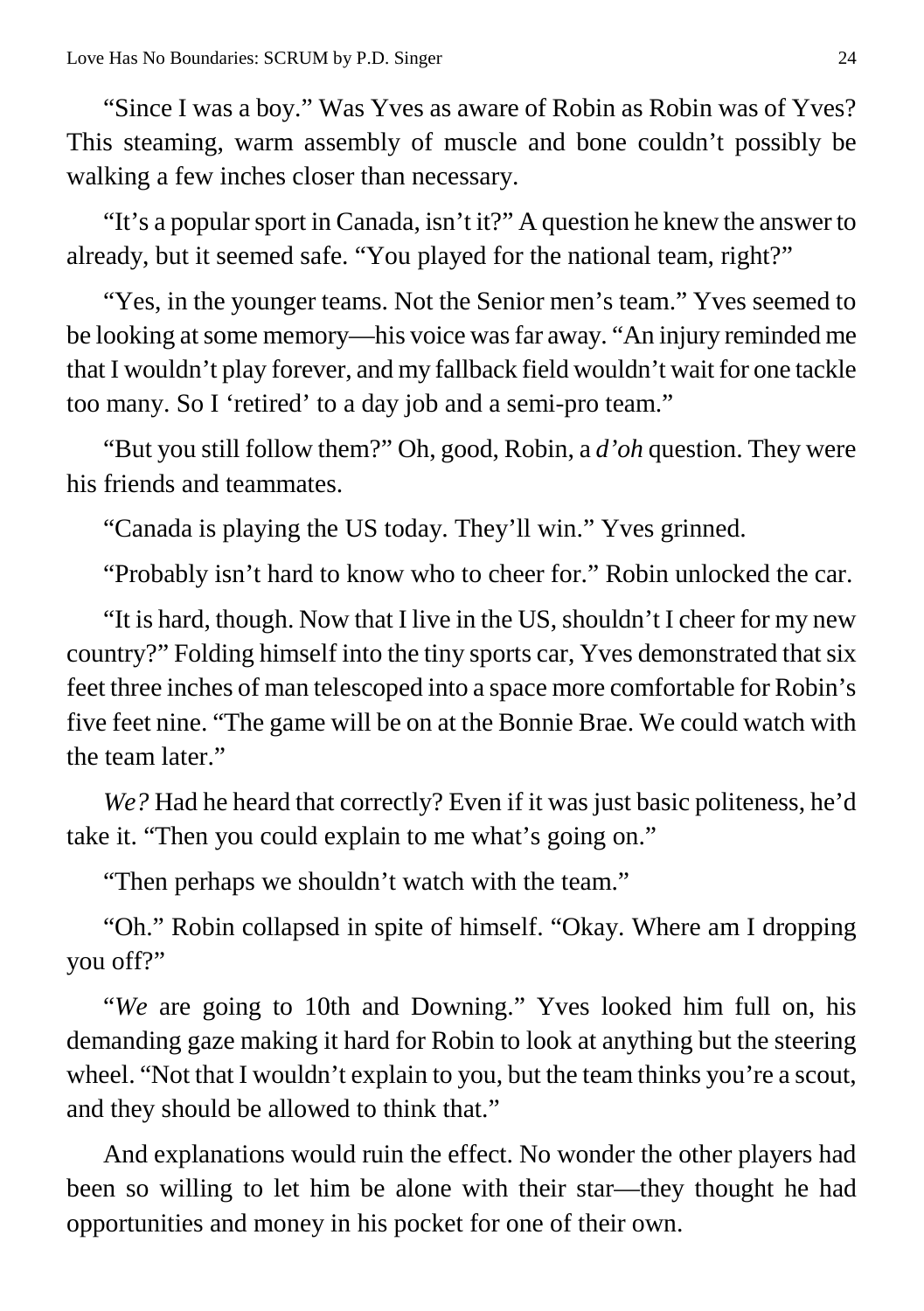"And what do you think I am?" Robin threw the car into forward, braced for scraping parked vehicles when he heard the answer. *Fanboy. Stalker. Easy target.* Had he left out anything? *Remember to stop at the entrance and not just pull out into oncoming traffic.*

"You're my lucky charm."

\*\*\*\*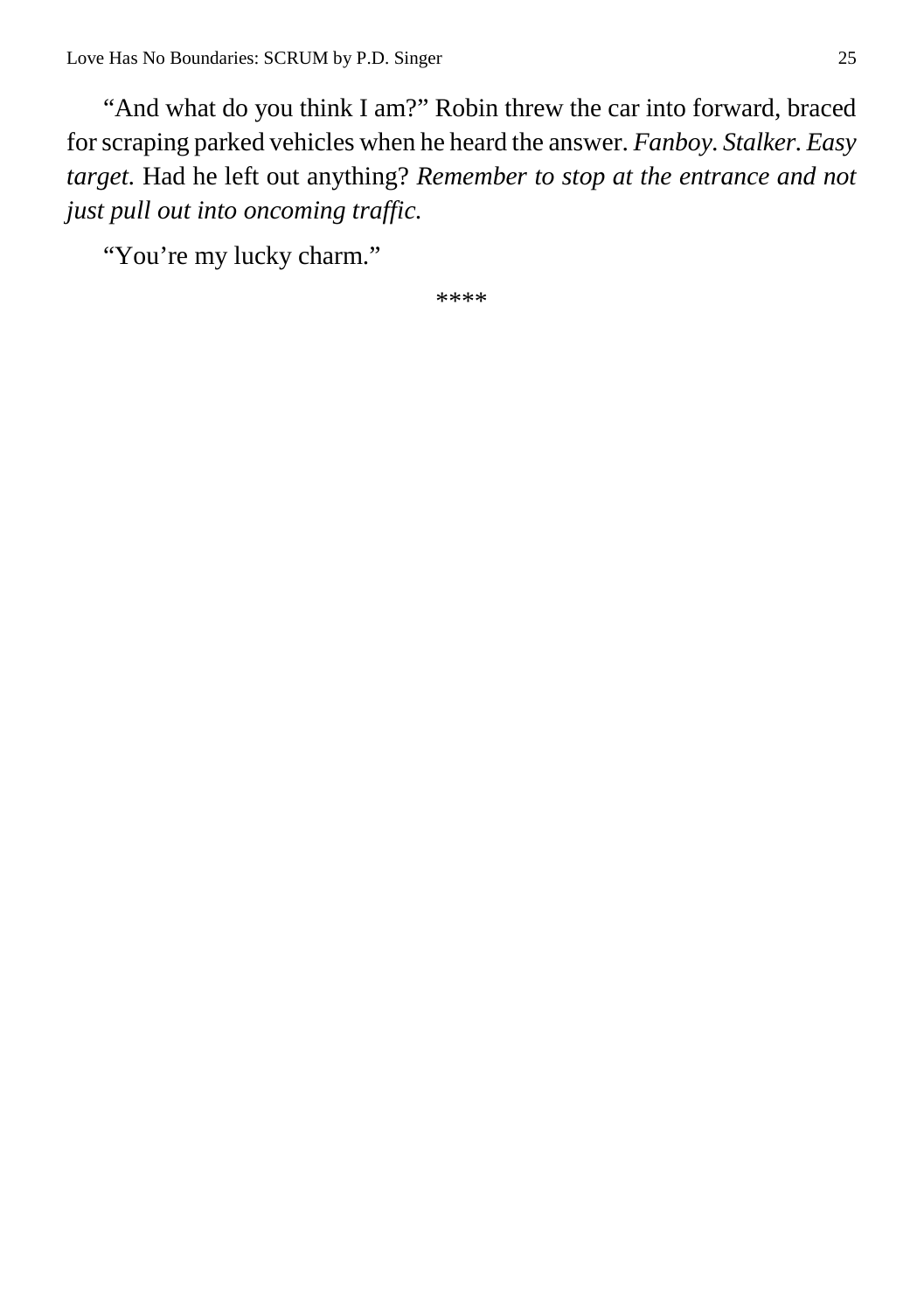#### CHAPTER 4

<span id="page-25-0"></span>Hitting the brakes much harder than needed, Robin kept from nosing out into the path of an SUV. "Your lucky charm?"

Yves snapped against the safety harness. The car settled and threw them back. "Exactly. The team has won every game but one this season. They're the same team as last year, when they won only three." Yves went silent until Robin had them safely on the street. "The only change in the lineup is me. Except they're not the same—they work harder now. And we win. I'm not doing it alone—I couldn't. You come to games—they play with spirit. You come to practice, and they make the effort. They improve."

"They're doing it for you." Robin's knuckles went white on the steering wheel. "They want to be worthy of you." *So do I.*

"Perhaps." Yves rubbed his hand along his own thigh for a moment. A fleck of mud fell off, and he stopped. "But they worked much harder once you came to watch. So I think maybe they do it for both of us?"

"If they're doing it for 'the scout', then they're really doing it for you." Robin refused to think of himself as valuable to the Barbarians, whom he didn't know and who didn't know him. "But I'm glad they're doing it."

"So am I." Yves gave him that brilliant grin from the practice field, blinding at close range. "I like to win."

The car suddenly felt the size of a shower stall. "So I should keep coming to practices?" Robin hung on the answer, missing the green left arrow and having to wait for the light to cycle.

"Please. Not just for the team." Yves' voice dropped. "I work harder when you watch."

OMG, was Yves flirting? Robin swallowed hard. "Um, we're about there. Where am I going?" He followed directions into the parking lot of a high-rise apartment building. "The team will be disappointed if you don't join them for the celebrations, won't they?"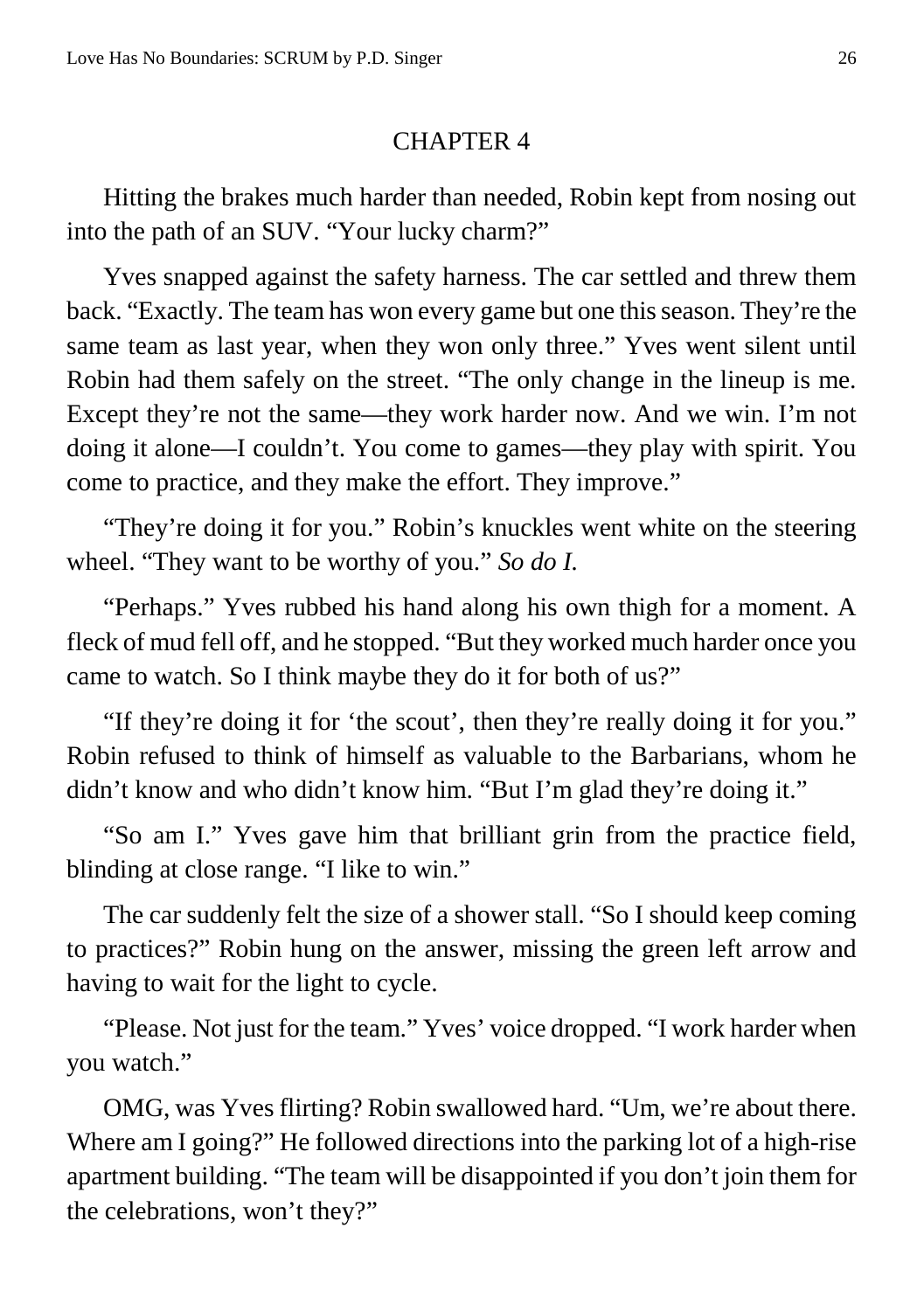"Probably, but they'll be rejoicing for a long time and the game isn't on for a few hours. Come upstairs and I can clean up, maybe explain enough rugby that we can both go without destroying the illusion that you understand the game well." Yves had to get out of the convertible one leg at a time.

If the top were down, that would be less of a problem next time… If there were a next time. First Robin had to survive now.

An elevator that contained Yves really didn't have enough oxygen in it. Robin tried to breathe normally until they reached the seventh floor, but the closeness of the man stole the air away. The car was intimate, but to go into Yves' home… Robin went for what he hoped was a neutral topic. "Your scrum only pushed the other team over once today. Was that bad?"

Yves unlocked his door to let them into a not-very-lived-in living room, where mathematical rows of magazines populated the coffee tables and tan leather furniture grouped around a cream and tan Oriental rug with teal medallions. "If I'd known you were coming I would have tidied." Yves dropped his bag in a corner.

If the place was any tidier, he'd have to do without reading material all together. Was he a real neat freak? Possible downside, *whoop whoop whoop*. Robin tried to find a place he wasn't afraid to sit down for fear of creases.

"Pushing the other team over in the scrum at all was very bad. We try to move each other around but not cause a collapse." Yves set his lips in a narrow line, and Robin predicted scrum drills for someone. "The other team didn't set their scrum well, and we did. We were much stronger."

Probably not for the Barbos, then. "What did they do wrong?" It all looked alike to Robin during the game, but then, the man he'd been watching wasn't involved in the melee.

"It's easier to show you, if I may." In his tentative reach to Robin, half the confidence drained from Yves' handsome, mobile face.

But to be touched… The thrill was enough to overcome Robin's caution. Maybe he'd been getting signals, or maybe he was only hoping to get them,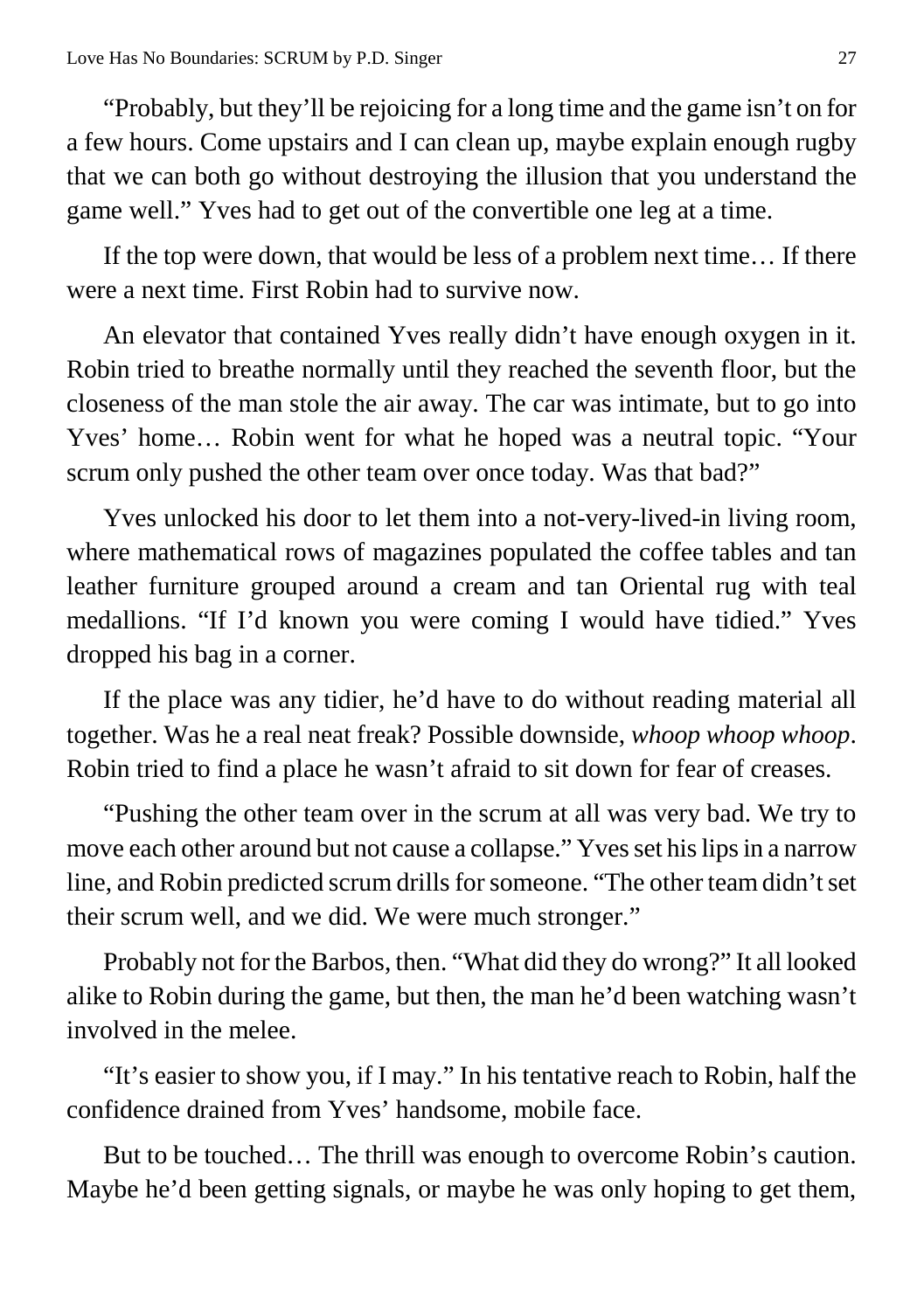but Robin wouldn't start a thing. And if Yves wanted to show him something, he'd allow most anything at all. "Sure."

Looking down his smeared shirt, Yves shrugged and stripped it away. "No need to transfer the playing field to you." The muddy garment landed on the gear bag, but now those rippling pecs and washboard abs were on display. *Don't stare, asshat, he's being polite.*

Yves aligned him with the arm of the couch, bending Robin at the waist and letting him balance with a hand on the furniture. *I'm assuming the position with a half-naked man, and it's not going anywhere. Just pay attention. Just… pay…* Oh fuck, this was hopeless, and Robin's trapped erection complained that there were too many layers of clothes between him and opportunity.

"Okay, you're the loosehead prop, the couch is your hooker, who's the only one allowed to snag the ball out of the scrum. You bind to him and he binds to you."

Sounded kinky. Bound. Bent over, ass out. But this was rugby.

"That means you are holding on tightly." Oh, getting worse. "And now I―" Yves bent over beside Robin and a little to his rear, and draped his arm over Robin's back. Damn it, why did this HAVE to be rugby? "I'm your blindside flanker, and we are on the outside left of the scrum. I bind myself to you—" He placed his hand on Robin's belly. Oh fuck, every non-rugby thought throbbed.

"—the other second rows bind themselves to me, the last man is in a row by himself, and we all push against the opposite team. But if the binding is too high, then all that happens is no traction and we slide and end up packed tight and high."

Yves' arm scraped up Robin's back, and his hand stroked quite impersonally up to Robin's chest, even if his hip and thigh curved around Robin's body. His back and belly were exposed—Yves could have his shirt off in another few inches. *Please, please…* 

"This is bad."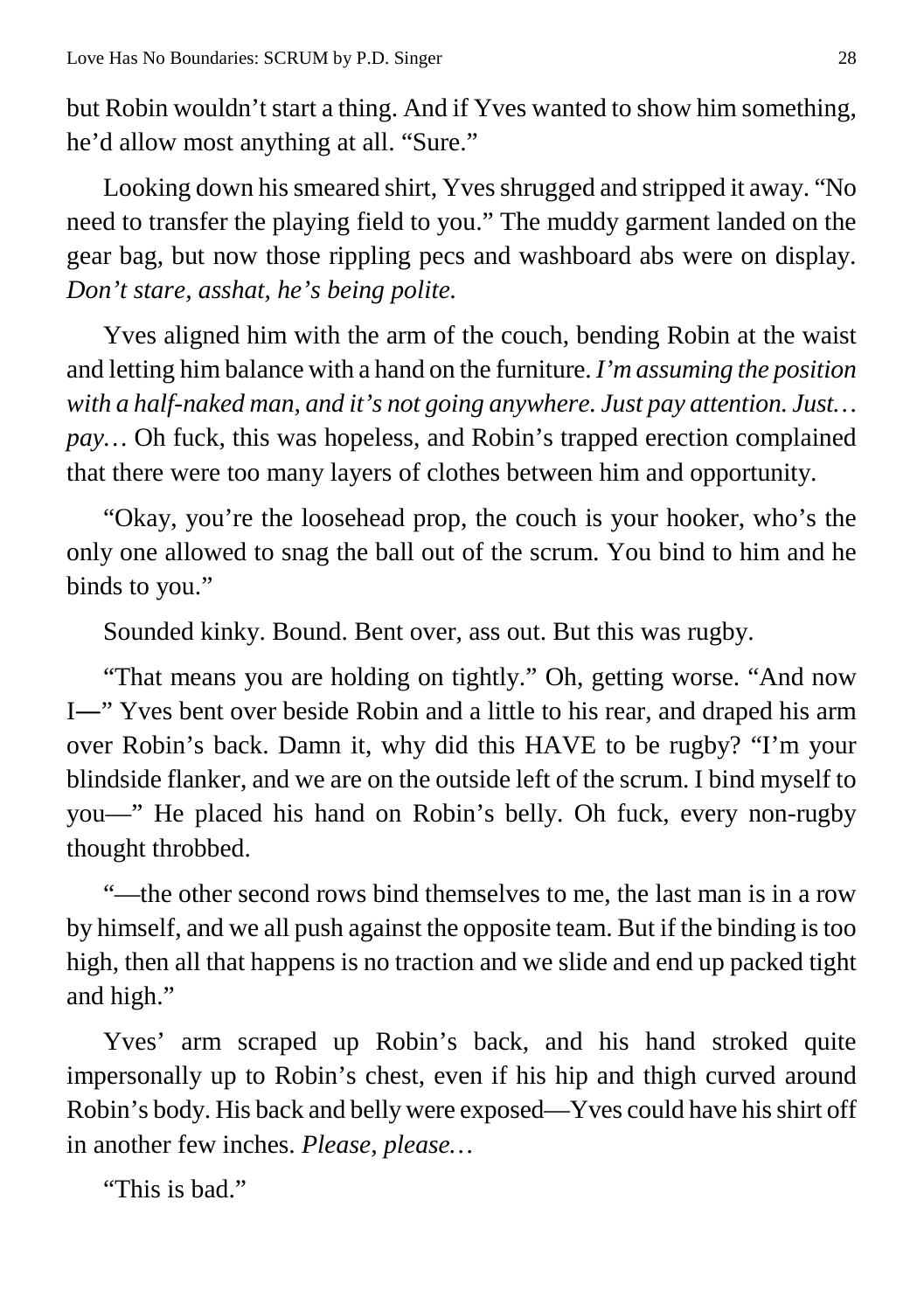*Speak for yourself, buddy. It's only bad if you don't take it further.* "No power."

Okay, for rugby that was bad. And worse, Yves stood up and pulled Robin's shirt down again.

"But for a properly set scrum, one gets low. Puts the head down, and the shoulder against the meat of the man ahead of him."

Oh Lord. Yves did *not* just say that. But he was demonstrating, his shoulder now against the joint of Robin's thigh and ass, his head low enough to let him look under Robin's belly if he wished. Where he could see the throbbing erection he'd roused, demanding to escape the denim that contained it. *Maybe I could just die now. Or use it.* A muscular arm snaked around behind Robin's thighs. *This is for the game. Nothing more. Down, boy. Down.* Yeah, like anything short of an orgasm was going to deflate him with Yves' head at his side and hand on his hip.

"Lots of power this way." Yves pushed.

Robin went flying onto the couch cushions, and Yves flew with him. Beside him. No, atop him, pressing him into the buttery leather. Pressing the length of his body to Robin's. And—oh Lord, Yves was hard. His length crushed against Robin's ass, just left of his cleft, not quite right—but if he wiggled to rearrange, would Yves get up? Or not? And why would he want Yves to do that anyway, not with soft lips explaining to the nape of his neck that, "This is how you take possession," and hands tight to his shoulders.

Writhing, with Yves' body burning through their clothing, Robin wanted to be possessed. Turning his head enough to see his captor, Robin stroked his cheek against Yves' mouth. "You gonna possess me?"

"If you allow it." Yves brushed his lips over Robin's skin.

As if he wanted anything more. "Let me turn over."

Chest to chest, belly to belly, the glory that was Yves pressed against him now, their mouths meeting and arms tight around each other. Binding wasn't just for the scrum, it was for thrusting his cock against Yves', demanding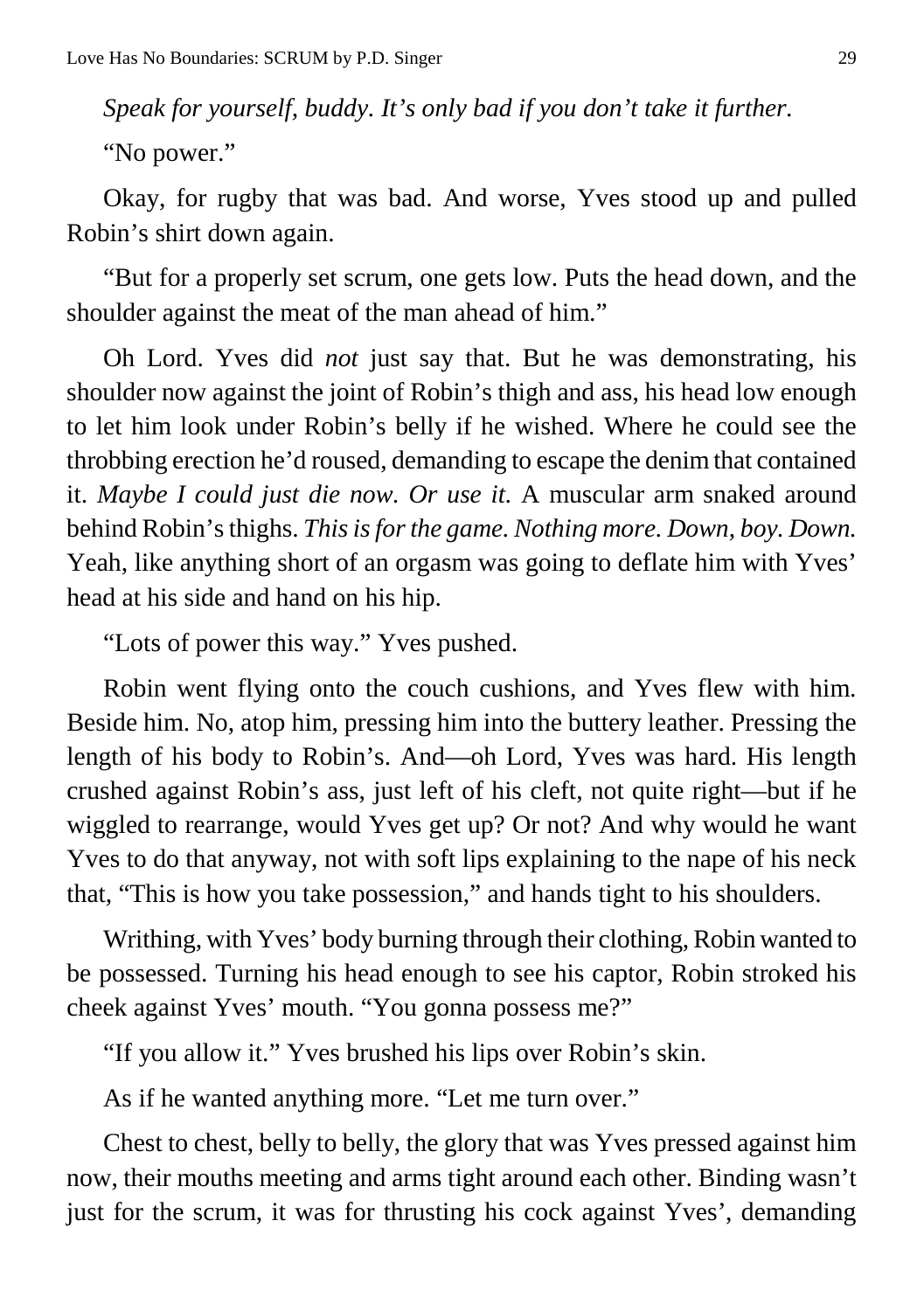friction. Yves met him thrust for thrust, tongue probing deeply into Robin's mouth, and there were too many damned clothes in the way.

They tumbled to the floor, clothing flying, and somehow Robin ended up on top, straddling Yves' hips. Too far away to kiss, but the perfect distance to admire lightly-tanned skin with its dark streaks from the playing field, stretched over muscles that rippled with every caress Yves bestowed. Taut quads flexed under Robin's ass, which Yves was gripping with both hands.

Their cocks lay side by side, inviting a comparison that Robin swallowed with both hands, stroking them together. He'd rather look at Yves' face, and know that the challenge had gone from his eyes, only to be replaced with desire.

"Yes," Yves breathed, and Robin wouldn't question, but touch everywhere he was invited to—he'd touch everything he'd dreamed of for weeks. The heat against his palms, the rasp of hair against his balls, even the small pain where Yves dug into his butt a little too hard for the scantest moment—Robin was greedy for everything he could take, everything Yves would give.

Joining his hand with Robin's, Yves helped him stroke their cocks. The feel of that thick rod pressed against his own needy cock, wrapped in the primality of the hunt and the victory, and a little drowning, too, in eyes of pale blue. He gasped, bringing Yves upright to grip him with a strong arm and press his face to Robin's chest.

To be wanted by Yves, to be touched, to be jacked, all burst through him in jets of come and the shattering of a fantasy. Still trembling, Robin pulled Yves against him to bury his face in flowing, slightly muddy locks, and stroked, bringing Yves to his own shuddering finish.

They stayed entwined, more comfortably once Yves crossed his legs to make a nest for Robin's butt, and he leaned against Robin's shoulder, resting his head in the crook of Robin's neck. Wonderful but drippy, and Yves' muddy skin was starting to crackle.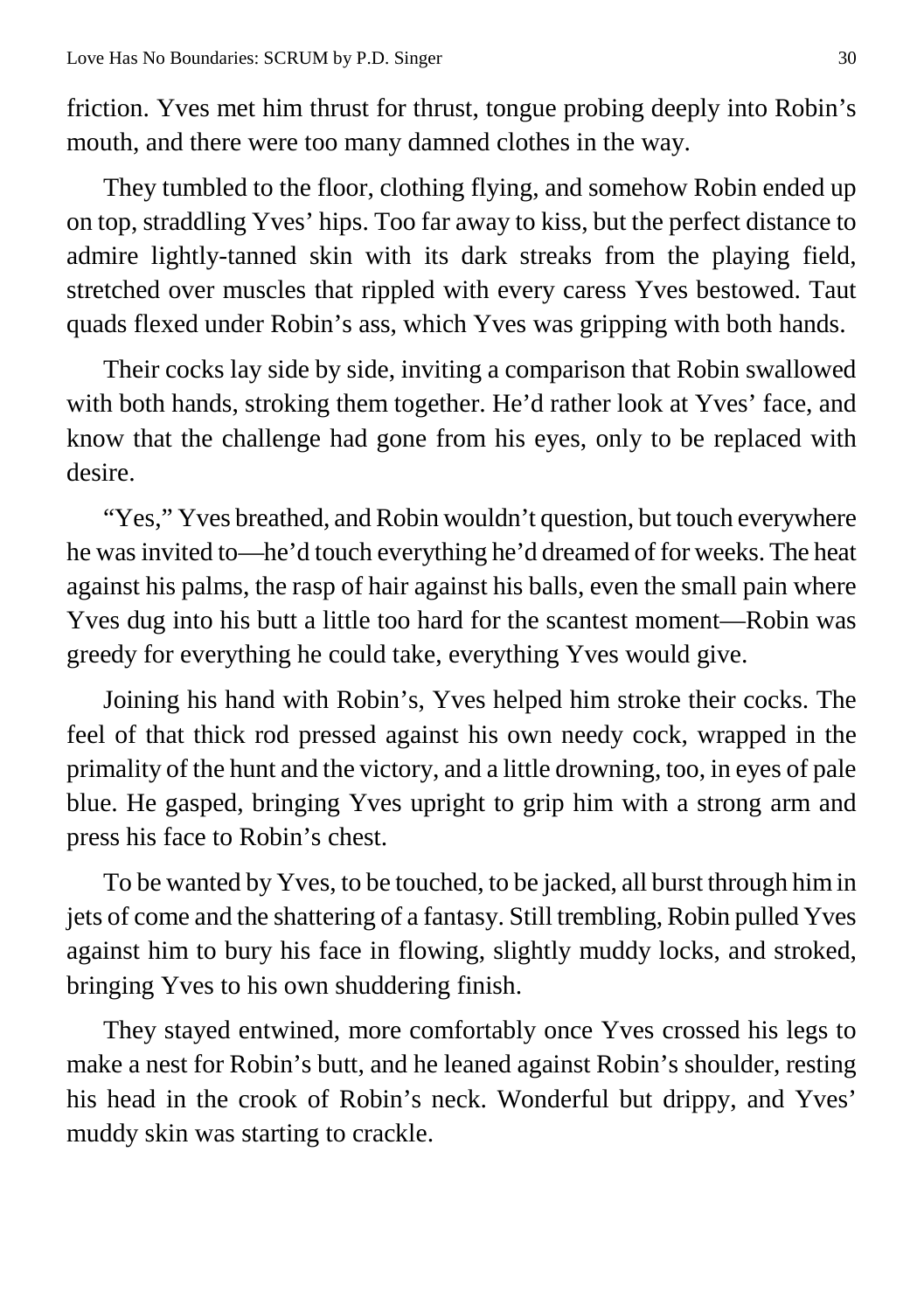"We'll mess your rug if we stay here much longer." The trails on their skins demanded attention. Robin brushed his lips across Yves' forehead, tasting the salt of the game upon him.

"This rug is a hundred and fifty years old. I'm sure it's met much worse." But Yves helped Robin get up, with the same maneuver he'd used to lift his teammate in pursuit of the ball. In turn, Robin offered a hand, to be enveloped and rewarded with a kiss.

Guiding Robin to the shower with one hand on his shoulder, Yves walked them through a bedroom that looked as if the Tasmanian Devil had made the bed and finished with a trip through the closet holding a rake. The contrast with the pristine living room made Robin choke a little, but he didn't comment.

"I would have had this neat by Tuesday, but…" Yves shrugged.

Tuesday was a practice night. "You were going to make a move?" After all those nights that ended in nothing but a happy flash of teeth?

"You seemed to be getting over that deer in the headlights reaction, so I thought it might be time." Yves kissed him and shoved him under the shower spray. "But you approached me first."

They explored each other with sudsy hands, finding crevices and bulges, the firm places and the soft ones. Yves bent to let Robin create masses of foam with the shampoo, and nearly wriggled under his hands. Robin had to nuzzle Yves' Adam's apple when he tipped back to rinse, remembering every swallow of sports drink where he'd held the bottle vertically. Tease. The top of Robin's head only came to Yves' nose—he had to stand on tiptoe to reach.

Free of shampoo and hard again, Yves took a dollop of conditioner and didn't put it on his hair. Rubbing it on his cock instead, he turned Robin to face the tiles. "Not in." But close—Yves settled his erection into the cleft of Robin's ass to stroke between.

Good, but not as satisfying as in, but without a condom, Robin wouldn't complain. Not with the man he'd yearned for plastered against his skin. With that friendly reach-around to get Yves' big hand around his cock, Robin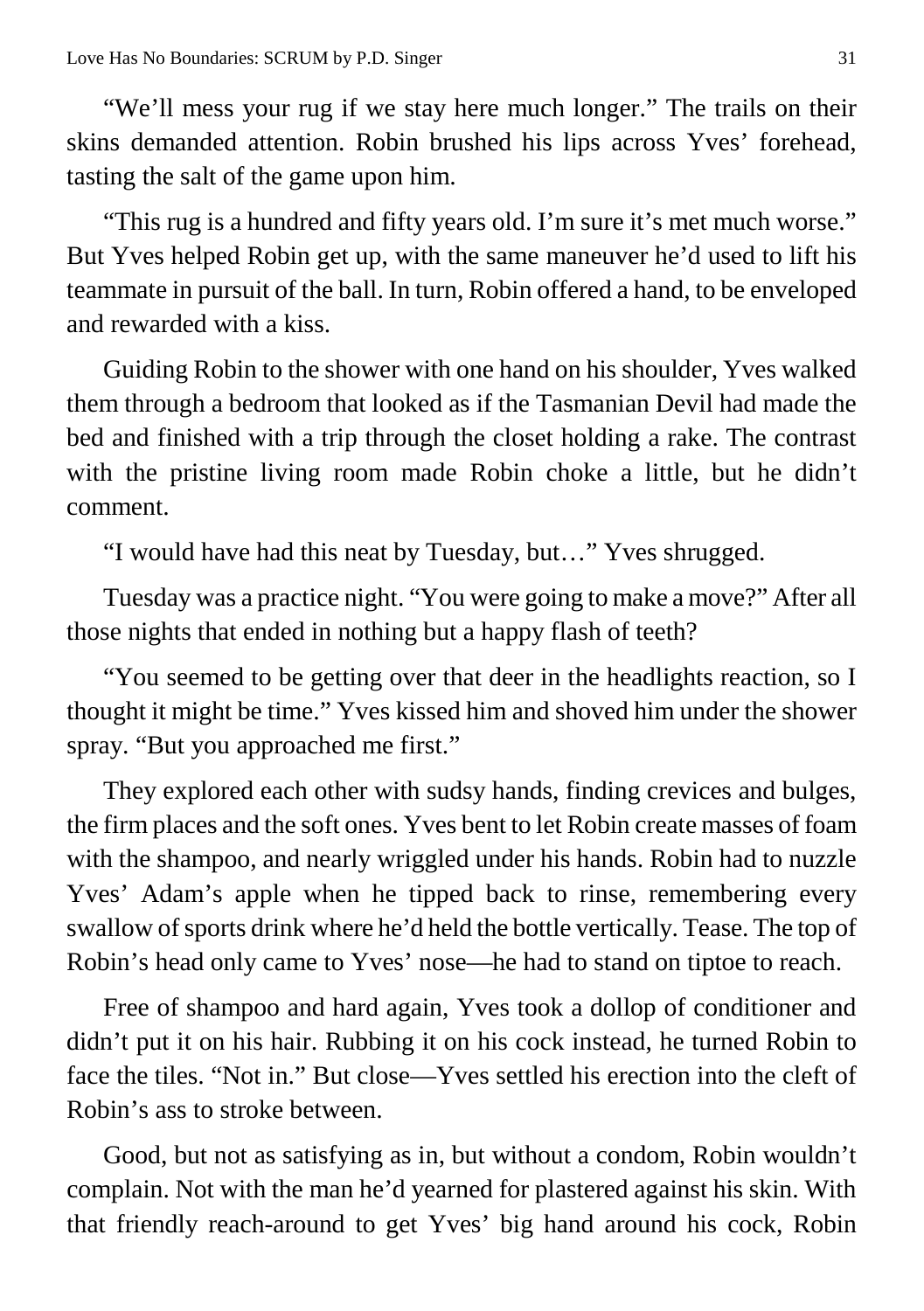wasn't about to say a word that wasn't "Mmm, good." Not when he was enveloped in strong arms and hands, not when Yves brushed his lips over the nape of Robin's neck, not when his hips were thrusting with increasing urgency. The water beat on them, but wasn't as hot as the come Yves sprayed across Robin's lower back, and scant strokes later, Robin convulsed against the pressure of Yves' fingers.

Yves lifted him upright and let the water wash his come away, nuzzling the side of Robin's head. They had to break apart to rinse off Yves' traces, letting Robin get his first good look at his favorite rugby player in the nude. He scrubbed at a muddy mark on Yves' leg, watching it drizzle away.

"You clean up nice." Better than nice. Gorgeous, but Robin was keeping a lid on the gushing. He ran the soapy cloth up and down Yves' thigh, and felt warm pressure under his arms, bringing him to stand.

"So do you." Yves bent for a brush of mouths. "Not that you were muddy."

"Not like—" Instead of explanations, Robin ran his hands over Yves' biceps.

"So?" That brought an eyebrow. "Strong and lean. Built like a runner." He investigated how runners' glutes felt.

"Yeah, I do run." Okay, he could breathe again: Yves liked what he saw, what he touched. Robin leaned against the wall of man. "I'm in training. Big race this Monday."

"Really?" Yves shut the water and groped for towels. "You're running the Bolder Boulder?" He flipped terrycloth around Robin's back and hugged the water away.

"Yeah." Should he mention the details, his expectations for himself? Would that seem too much like bragging, and feeble bragging at that, compared to the athleticism Robin had witnessed earlier?

"I thought about running, but had no partner. Maybe you and I…?" Toweling his hair, Yves' voice went much quieter.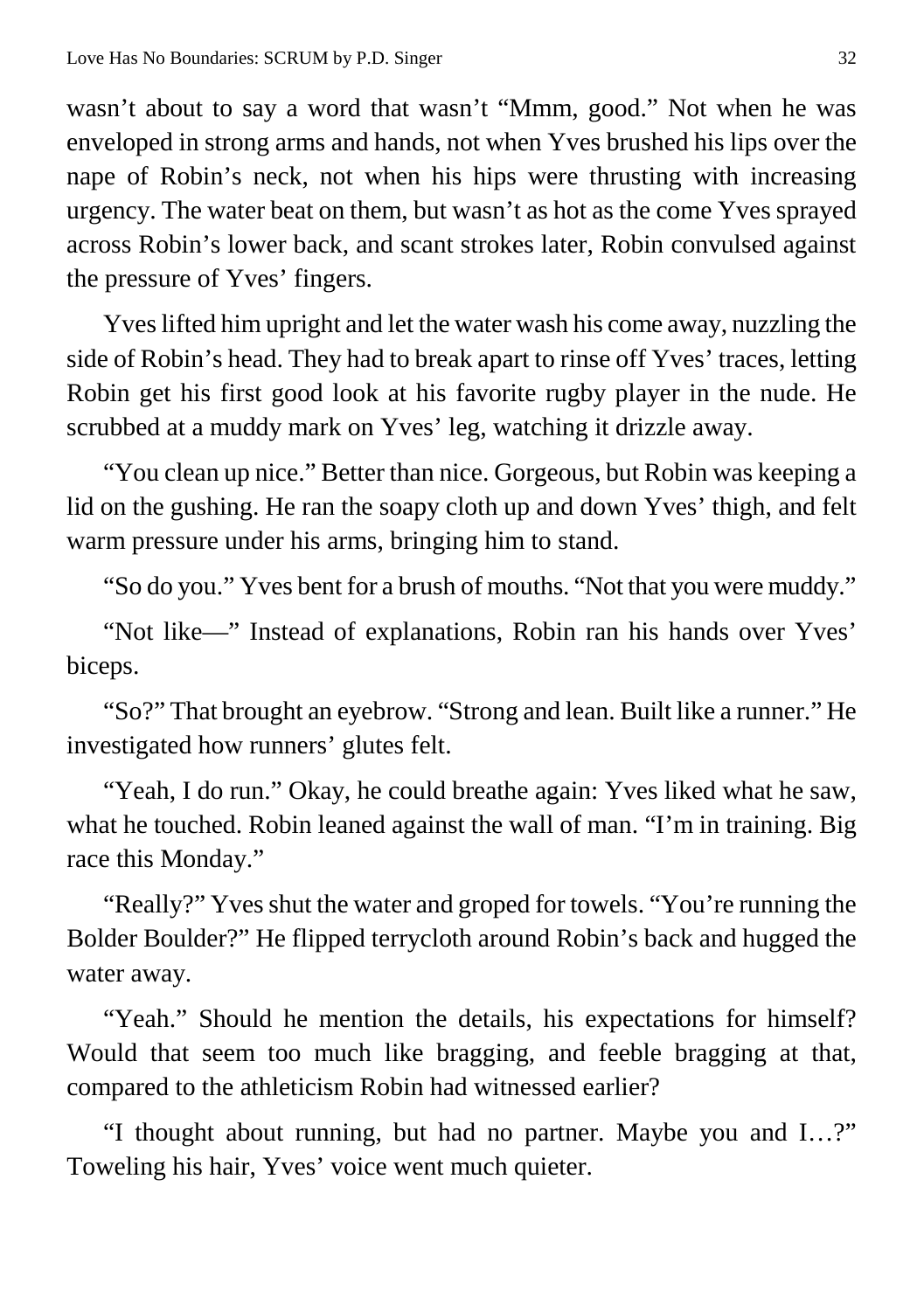The joy of his starting position turned to ashes. "I'm in the A wave. Even if you qualified, it's too late to get into anything lower than HH. I'd be done before you ever started."

"Then I could meet you at the finish line?" Yves emerged from his aqua terry barricade. "You'll want a dry shirt and some water."

"You'd do that?" Robin had already asked Sebastian to be the keeper of the keys and T-shirts, but… Could they get along? Could Sebastian refrain from telling every horrible story of Robin's life while they waited at the finish line? Would they even find each other in the crowd at Folsom Stadium, or would Sebastian be okay with the opportunity to sleep in later? Or would Sebastian flutter his eyelashes? The horrid possibilities danced in Robin's fevered imagination.

"Sure. Sebastian and I can drive up with you." With one finger Yves lifted Robin's chin, which had dropped like the perfect ninny's.

"You… know Sebastian… Whah?" Words failed.

"He didn't tell you?" Yves chuckled. "And here I thought you were too proud to lean on connections."

"Connections?" Half-thoughts flickered *zzzt zzzt* in Robin's head. The towel dangled from his immobile fingers. "He never said…"

Yves took the towel away and knelt to wipe the drips from Robin's legs. "I'm the cousin you refused to allow him to introduce." Sliding the towel between Robin's thighs, he went on. "I didn't imagine you refused to let him tell you who the cousin is."

"He said his cousin played rugby. Lots of people play rugby. And I…" Robin shook himself and steadied with a hand on Yves' shoulder. "I wouldn't even let him mention his cousin…"

"Why?" Yves looked up, a smile playing at the corners of his mouth.

"If Sebastian had introduced us, we'd have hated each other on sight, or in ten minutes, twelve at the most." Or fucked and parted just as fast. "He has a terrible track record."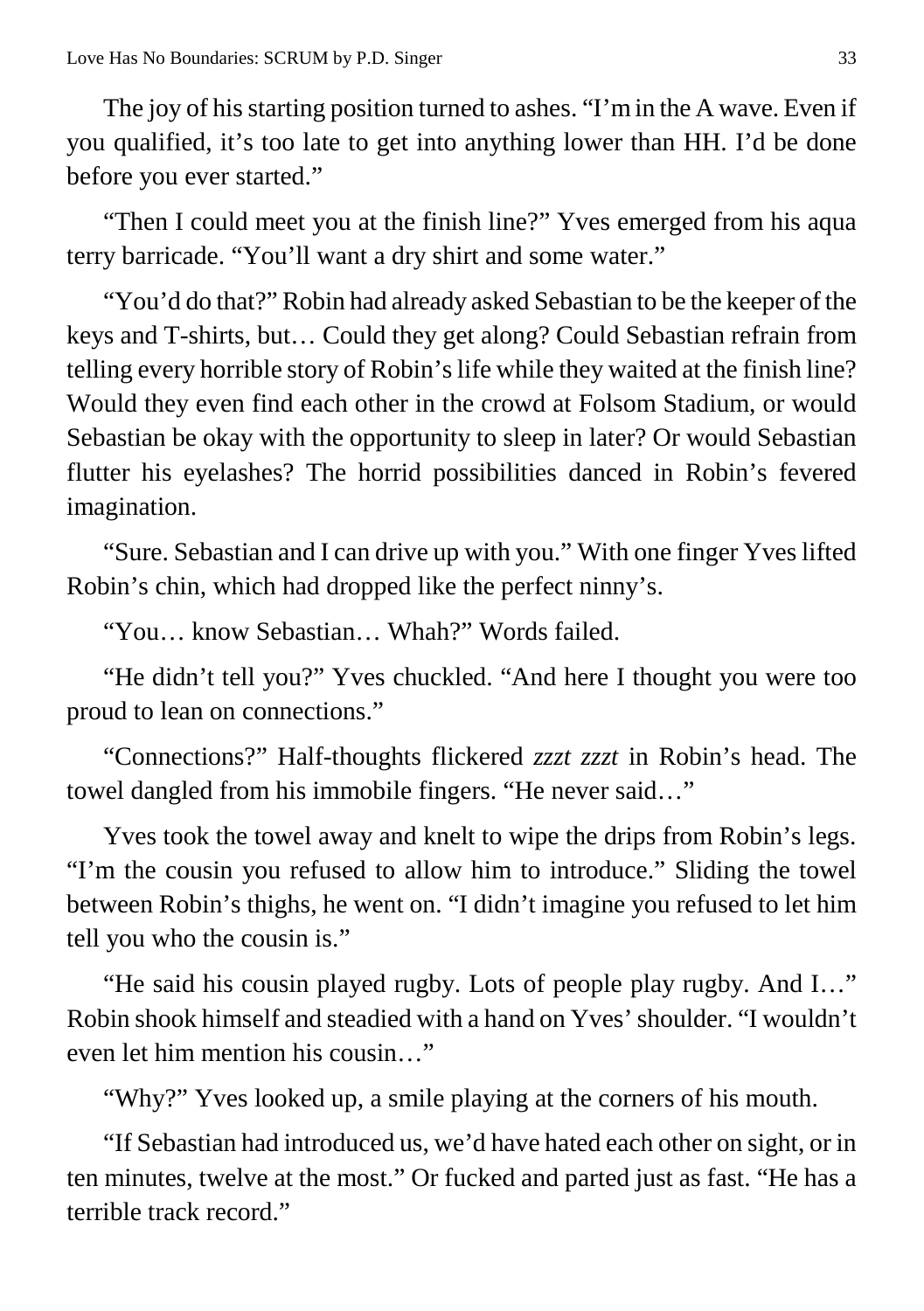"That explains why he kept saying to let you have some time." With his hands on Robin's waist, Yves lifted himself to his feet. "But he thinks quite highly of you. Tells me stories about your adventures." He didn't release his hold on Robin's middle. "You have an interesting life. I've never gone bungee jumping."

The groan emerged from somewhere around Robin's navel. "Only once, and never again." One of Sebastian's other introductions had suggested going, and had *not* been sympathetic, to say the least. That's when Robin had also said "never again" to Sebastian's matchmaking attempts. He leaned into Yves' chest, unwilling to let him see the remembered humiliation.

"He said you were smart. And loyal." Yves bent down for another kiss, which landed in Robin's hair. "Also skittish, but you seem to have gotten over that."

"No reason to dodge when I've been tackled by a big, sweaty rugby player who works harder when I watch." Had Yves been dreaming of a Robin he'd known only from another man's words? That deserved a kiss, and some living up to. Robin drew Yves closer and hung his arms around Yves' neck. The reach up was worth every millimeter. "You took a chance doing that with a skittish man."

"I got impatient, and you'd finally come to me." His smile was more "worth the wait" than "high damned time". "And I intend to do it again and again while I get to know you."

"Okay," could barely get out of Robin's throat, but Yves had to get the message from their meeting of mouths. Seeking rather than passionate, Robin nibbled at Yves' lips to be met with sweet caresses in return, and the sweep of Yves' hand up and down Robin's back promised interest.

Sweet kisses wouldn't fill Yves' belly—it grumbled. Yves blushed. "I need to eat, and the game… The team. Come with me."

"Uh…" This was turning into a hell of a first date. Yves shouldn't be done out of his triumph with the others. "That's not what you said earlier."

"We weren't on kissing terms earlier."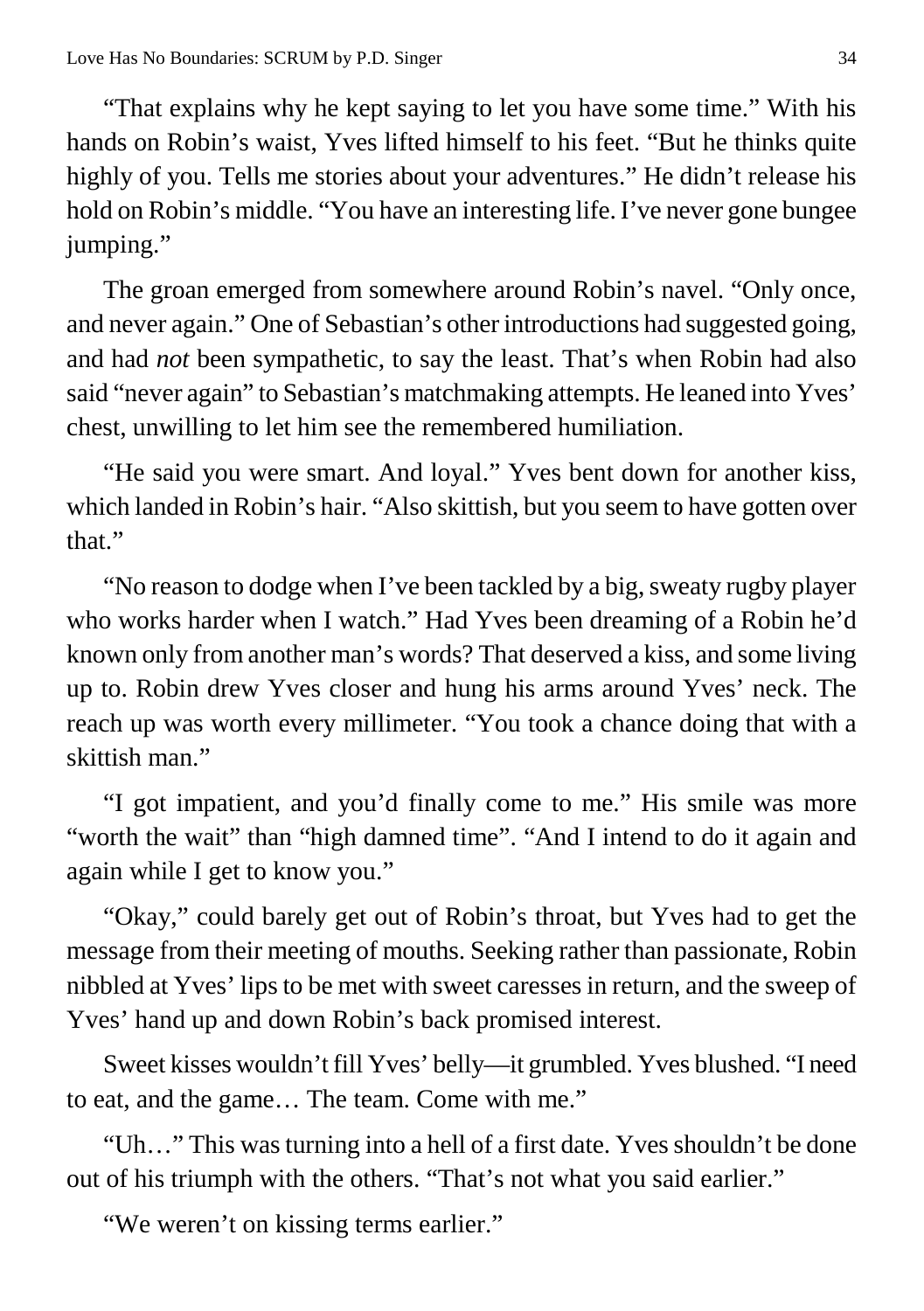"True. Let's go." Robin went in search of his clothing.

Looking marvelous in a green Barbo T-shirt and jeans, Yves waited for Robin to unlock the Miata's passenger door.

"Want to put the top down?" Robin was impressed with the way Yves could telescope his legs, but he shouldn't have to, and his hair would finish drying awfully fast. His own would take a beating, but that was fine, this time. Maybe go with the tousled look for the summer.

"Yes!" That broad grin was added reason to go topless. Robin flipped a handle and opened the car to the sun.

The Bonnie Brae Tavern wasn't far, just far enough for Robin to get jittery. "I'm going to have to keep really quiet if they aren't going to twig to me not being a scout."

Yves nodded thoughtfully. "I'm not certain it's possible, and we shouldn't try. If they lie to themselves, that's one thing. If we lie to them, that's another. They're my friends; I want them to like you, and that's a bad foundation."

"Very." But introducing him as a friend would also fly in the face of the way they'd seen him and Yves smile but never speak at practice. "What do you want to do?" He found a slot for the little red car.

Yves turned sideways in the seat and rested his hand on Robin's shoulder. "Remember I said you were my good luck charm?"

"Yeah." The heat from Yves' skin somehow transformed into chills. "What else do you need good luck for?"

Yves sighed. "I'm not in the closet, but neither am I exactly out. They've never seen me with anyone. Nor heard me speak of anyone. There's been no one to speak of since I came to Denver. So the subject has never come up. And I don't want to lie to them by pretending you are no one to me."

"What am I to you besides Sebastian's stories?" *And a couple of orgasms.* Robin didn't reach for his seat belt.

"I don't know yet. I want to find out." Yves stroked his shoulder, each motion demanding Robin turn to look at him. "But I don't want to go in there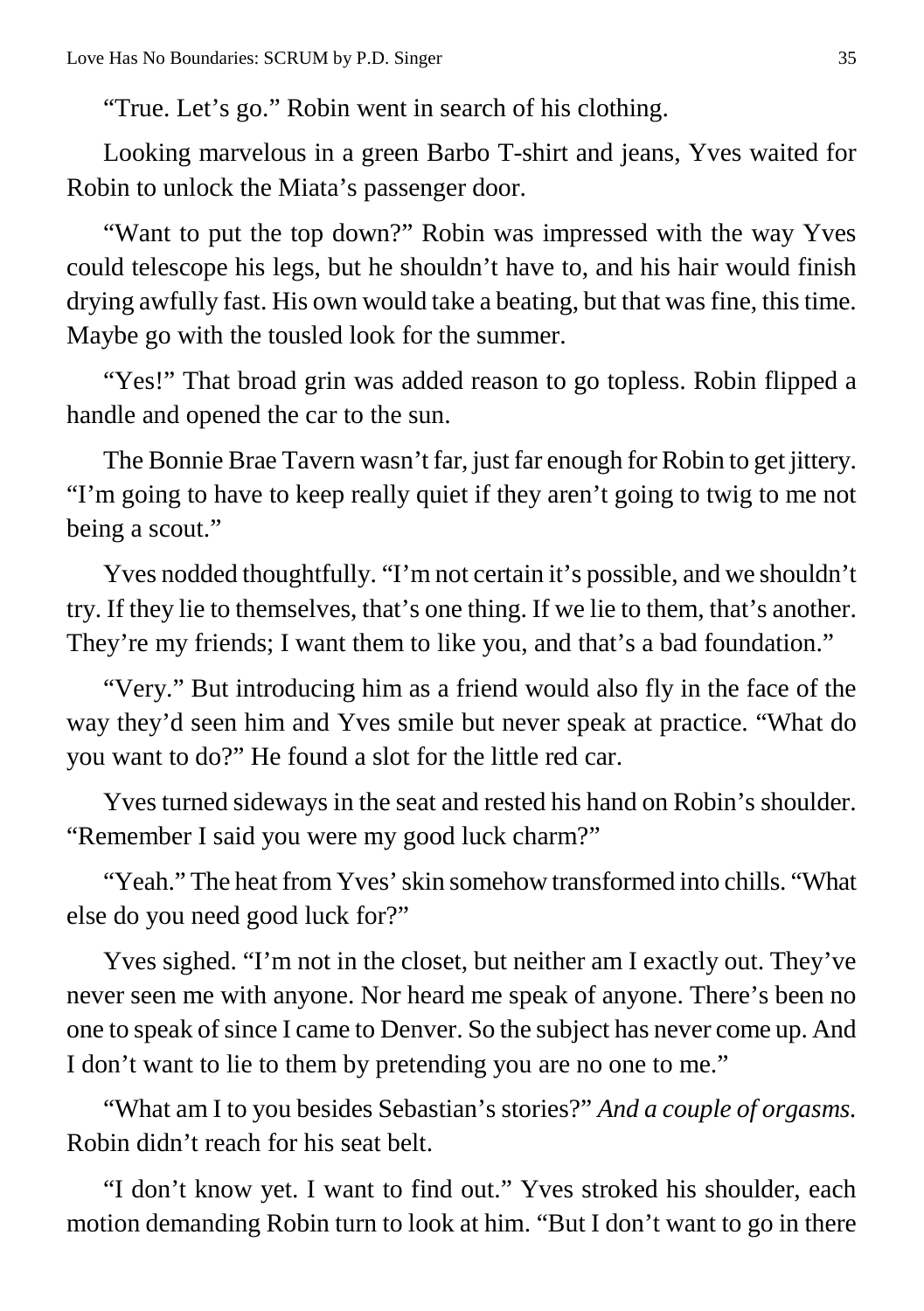and have to be wary of touching you accidentally or smiling at you too warmly. I don't want to start off with lies."

"I don't want to start off with a stomping." He could outrun them if he had to, but why should he have to?

"If things degenerate, I'll protect you. We'll leave if it gets ugly, but Robin, they're riding the high of the victory. They've seen me at practice, they bind to me, I bind to them, there's never been a problem. They've had a chance to know me."

It almost made sense. Robin turned to see Yves' pleading eyes.

"I know we're doing this backwards, we should have dinners and runs and long afternoons before I ask you to meet them, but they expect me to come, it's what the team does. I don't want you to leave yet, and I don't want to treat you like just another man. Because I don't think that's what you'll be."

"Why not?" Robin relaxed into Yves' hand.

"Because Sebastian's set-up record with me is pretty good. So far he's been right, and you have been my good luck charm." Yves worked a thumb along the side of Robin's neck. "So this will go well too."

"I hope so." And if not, he could outrun them. Yves seemed pretty confident.

"It will." But Yves didn't open the car door until Robin had unfastened the seat belt and reached for the handle.

"Binding on, you called it?" Maybe this wouldn't last past the tavern door, but Robin would give Yves this much confidence. He slipped his arm around Yves' waist and snugged into his side. Yves dropped his arm around Robin's shoulders. Bound, they went in to meet the team.

#### **THE END**